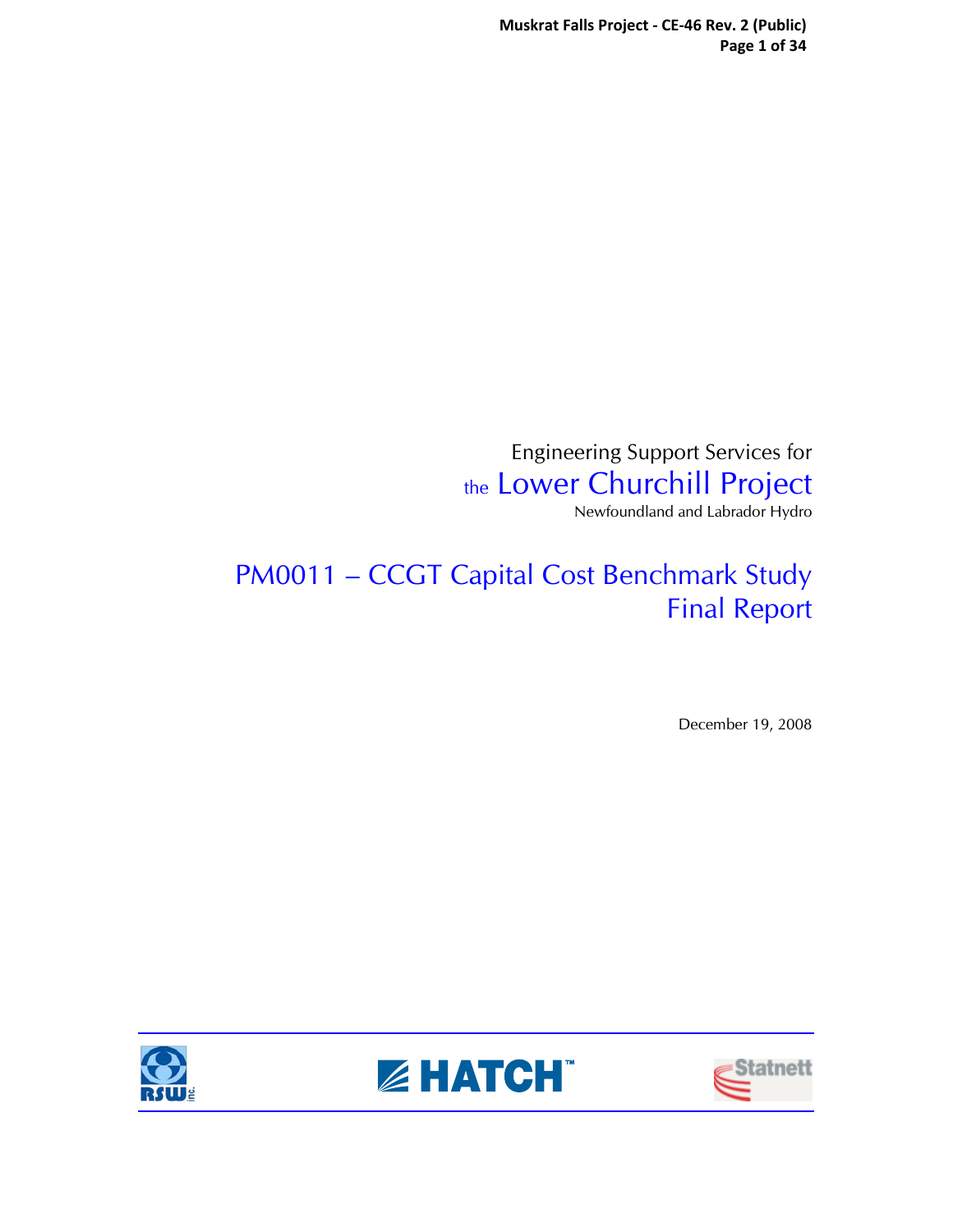# **Newfoundland and Labrador Hydro Lower Churchill Project**

# **PM0011 - CCGT Capital Cost Benchmark Study**

## **Final Report - December 2008**

| Prepared by: |                                                            | December 11, 2008 |
|--------------|------------------------------------------------------------|-------------------|
|              | Elizabet Cruz/Karim Meghari                                | Date              |
| Approvals    |                                                            |                   |
| Hatch        |                                                            |                   |
| Approved by: |                                                            | December 11, 2008 |
|              | Rory Hynes                                                 | Date              |
|              | Newfoundland and Labrador Hydro [Client Name, if required] |                   |
| Approved by: |                                                            |                   |
|              |                                                            | Date              |
|              |                                                            |                   |

**Distribution List**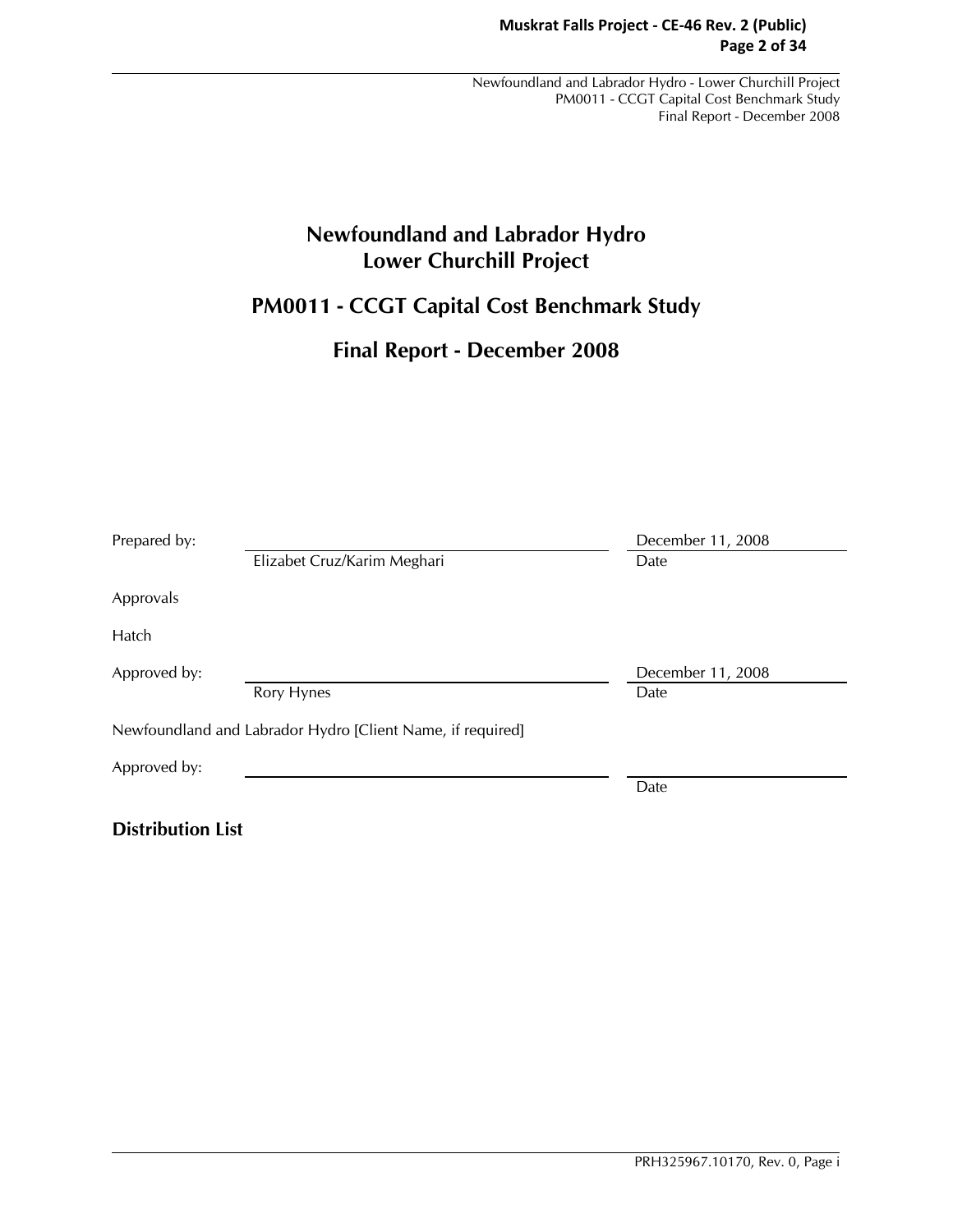## **Table of Contents**

|    | <b>List of Tables</b><br><b>List of Figures</b> | <b>Executive Summary</b> |  |
|----|-------------------------------------------------|--------------------------|--|
| 1. |                                                 |                          |  |
| 2. |                                                 |                          |  |
| 3. |                                                 |                          |  |
| 4. |                                                 |                          |  |
|    | 4.1                                             |                          |  |
|    | 4.2                                             |                          |  |
|    | 4.3                                             |                          |  |
|    | 4.4                                             |                          |  |
|    | 4.5                                             |                          |  |
|    | 4.6                                             |                          |  |
|    | 4.7                                             |                          |  |
|    | 4.8                                             |                          |  |
|    | 4.9                                             |                          |  |
|    | 4.10                                            |                          |  |
| 5. |                                                 |                          |  |
|    | 5.1                                             |                          |  |
|    | 5.2                                             |                          |  |
|    | 5.3                                             |                          |  |
|    | 5.4                                             |                          |  |
|    |                                                 | 5.4.1                    |  |
|    |                                                 | 5.4.2                    |  |
|    |                                                 | 5.4.3                    |  |
|    | 5.5                                             |                          |  |
| 6. |                                                 |                          |  |

#### **Appendices**

Appendix A Energy and Mass Balances Appendix B Capital Cost Estimate Appendix C Specifications and Vendor Quotes Appendix D Capital Cost Estimate Typical Scope Breakdown

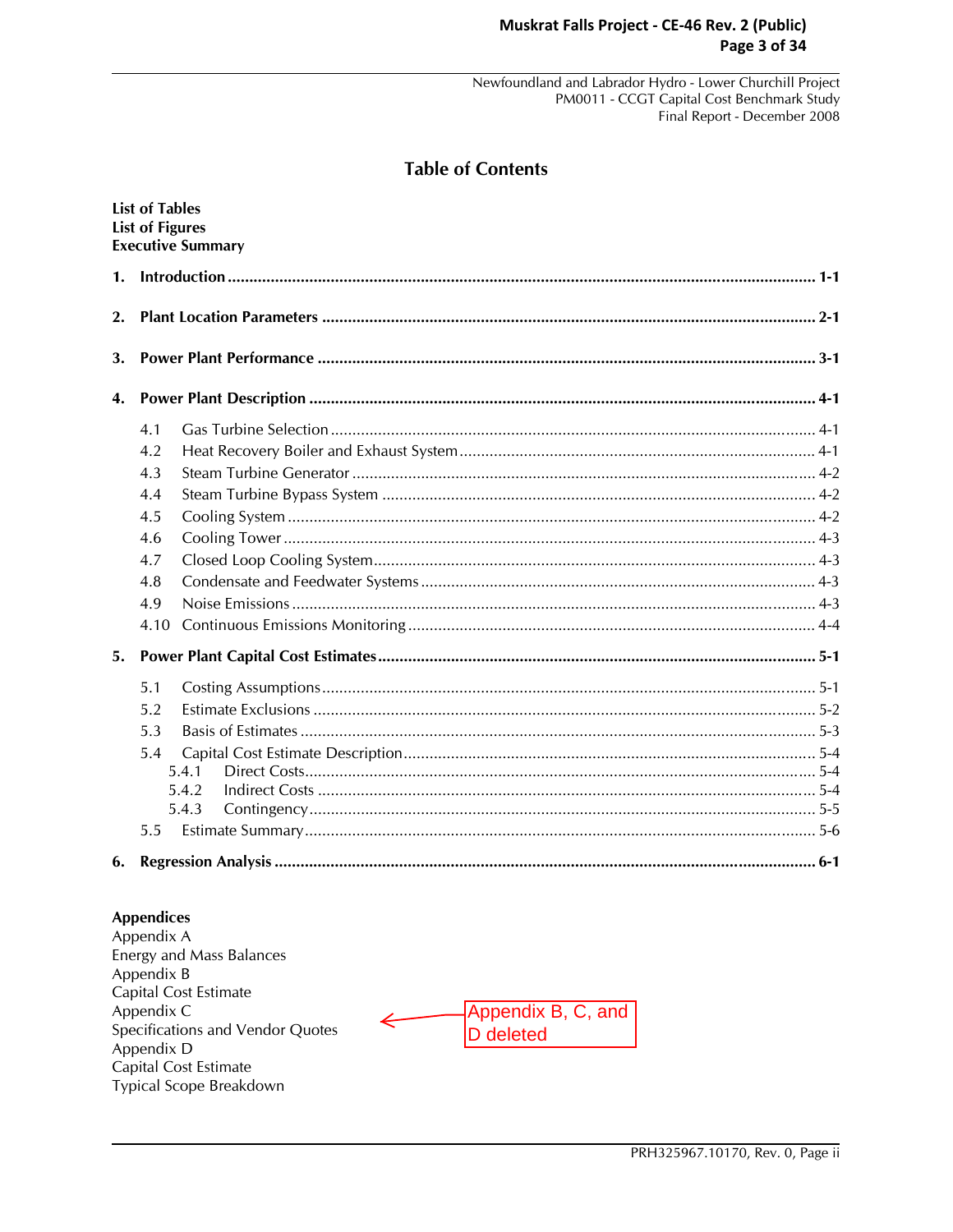## **Muskrat Falls Project - CE-46 Rev. 2 (Public) Page 4 of 34**

 Newfoundland and Labrador Hydro - Lower Churchill Project PM0011 - CCGT Capital Cost Benchmark Study Final Report - December 2008

## **List of Tables**

| <b>Number</b> | Title                                                    |
|---------------|----------------------------------------------------------|
| Table E.1     | Summary of Three Different Options per Location          |
| Table 2.1     | <b>Site Conditions</b>                                   |
| Table 2.2     | Pipeline Quality Natural Gas Typical Composition (range) |
| Table 3.1     | Plant Performance - Average Conditions                   |
| Table 3.2     | Summer and Winter Performance                            |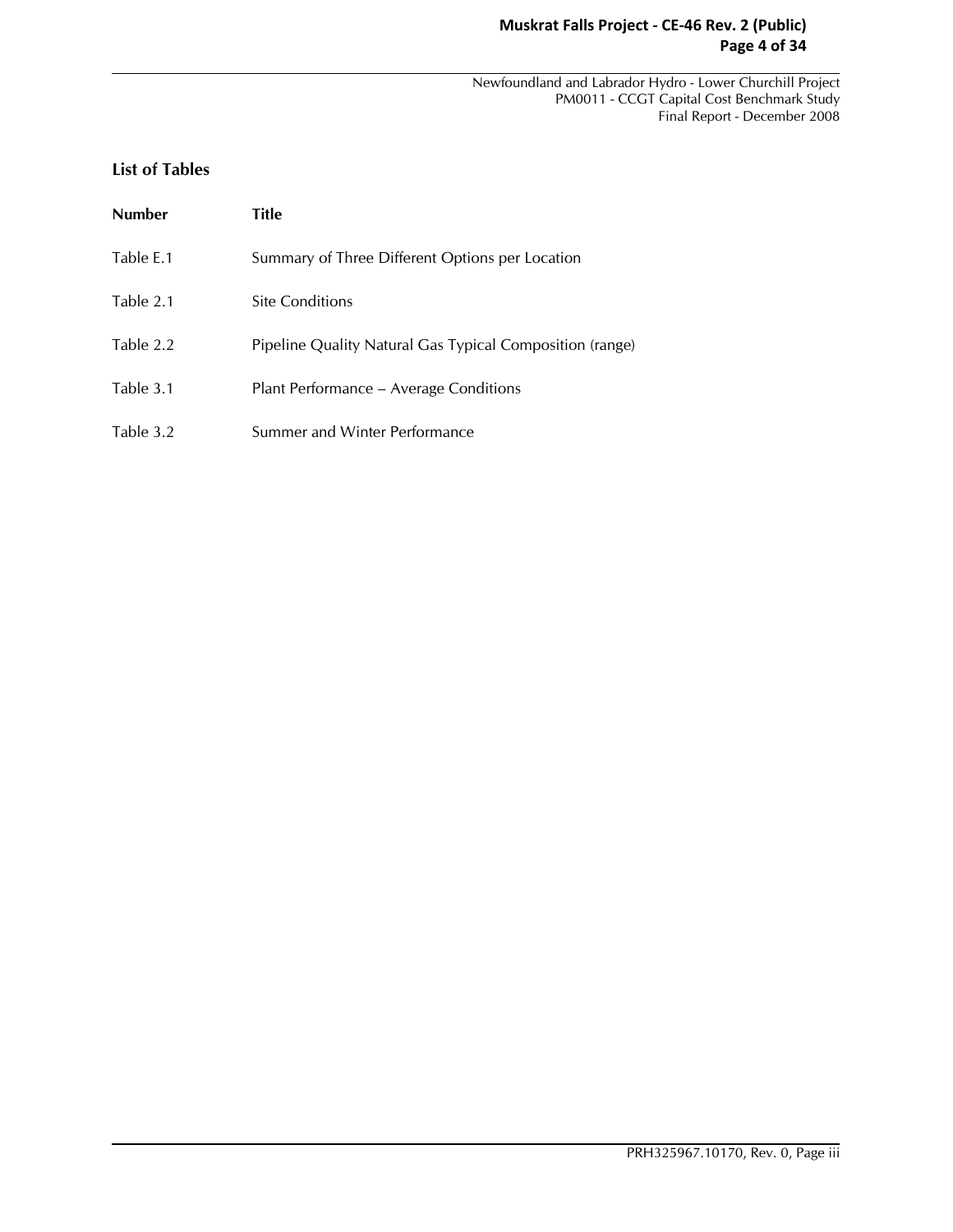## **Muskrat Falls Project - CE-46 Rev. 2 (Public) Page 5 of 34**

 Newfoundland and Labrador Hydro - Lower Churchill Project PM0011 - CCGT Capital Cost Benchmark Study Final Report - December 2008

## **List of Figures**

**Number Title** 

Figure 6.1 Regression Analysis of CCGT Power Plant Cost Data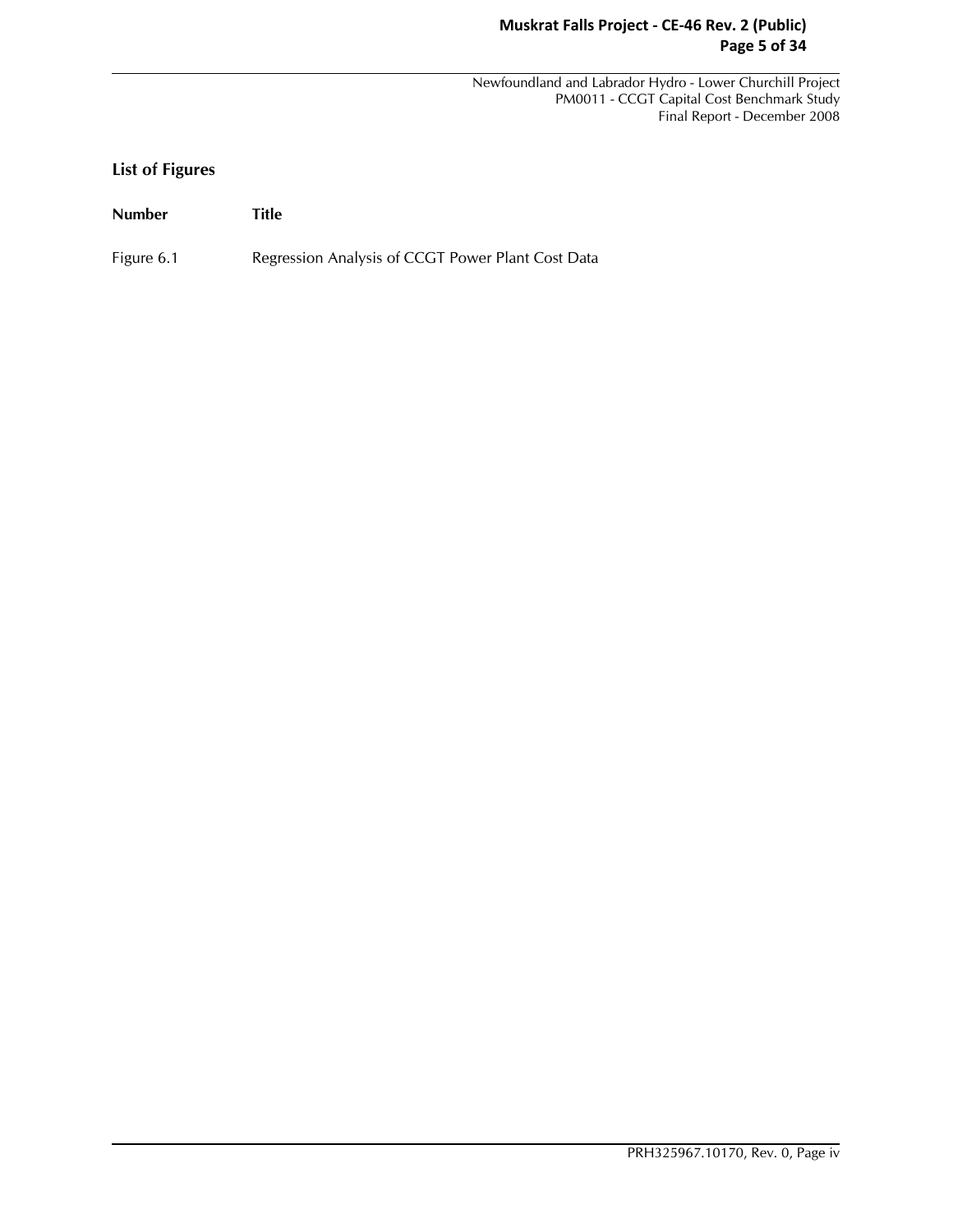## **Executive Summary**

Newfoundland and Labrador Hydro (Hydro) retained Hatch to carry out a Capital Cost Benchmarking Study for a Combined Cycle Gas Turbine (CCGT) facility. The study included three site locations across Canada and three different plant capacities:

Locations:

- Option 1: One 125 MW combined cycle power plant block. The block includes two (2) GTG gas turbine generators, two (2) HRSGs, and one (1) steam turbine generator.
- Option 2: One 275 MW combined cycle power plant block. The block includes one (1) GTG gas turbine generators, one (1) HRSGs, and one (1) steam turbine generator.
- Option 3: One 500 MW combined cycle power plant block. The block includes two (2) GTG gas turbine generators, two (2) HRSGs, and one (1) steam turbine generator.

In addressing the scope of this assignment, it was recognized that specific site selection work has not yet been conducted. Therefore, the basic assumptions made included an assumption that the future site selection work would focus on location of a site that had the key attributes listed below. It is noted that variations in any of these assumptions will have some impact on a specific project cost.

1. Proximity to an existing major gas transmission pipeline or compressor station.

.

- 2. Proximity to electrical transmission capacity to match the delivery capacity of each of the power plant configurations studied.
- 3. Regulatory permits that would enable the use of gas turbines with DLN combustors without the need for incremental emissions reduction facilities.
- 4. Land designated for industrial development of suitable construction characteristics such as construction access, ease of major equipment delivery accessibility, suitable area for site runoff and waste water management and adequate geotechnical characteristics to avoid the use of piling.
- 5. Proximity to an adequate water supply.

The study is intended to have a general understanding of the influence on performance and costs based on the main characteristics of the three different locations. All the estimates are given in 2008 US dollars. Table E.1 is a summary of the findings for the three different locations and capacities.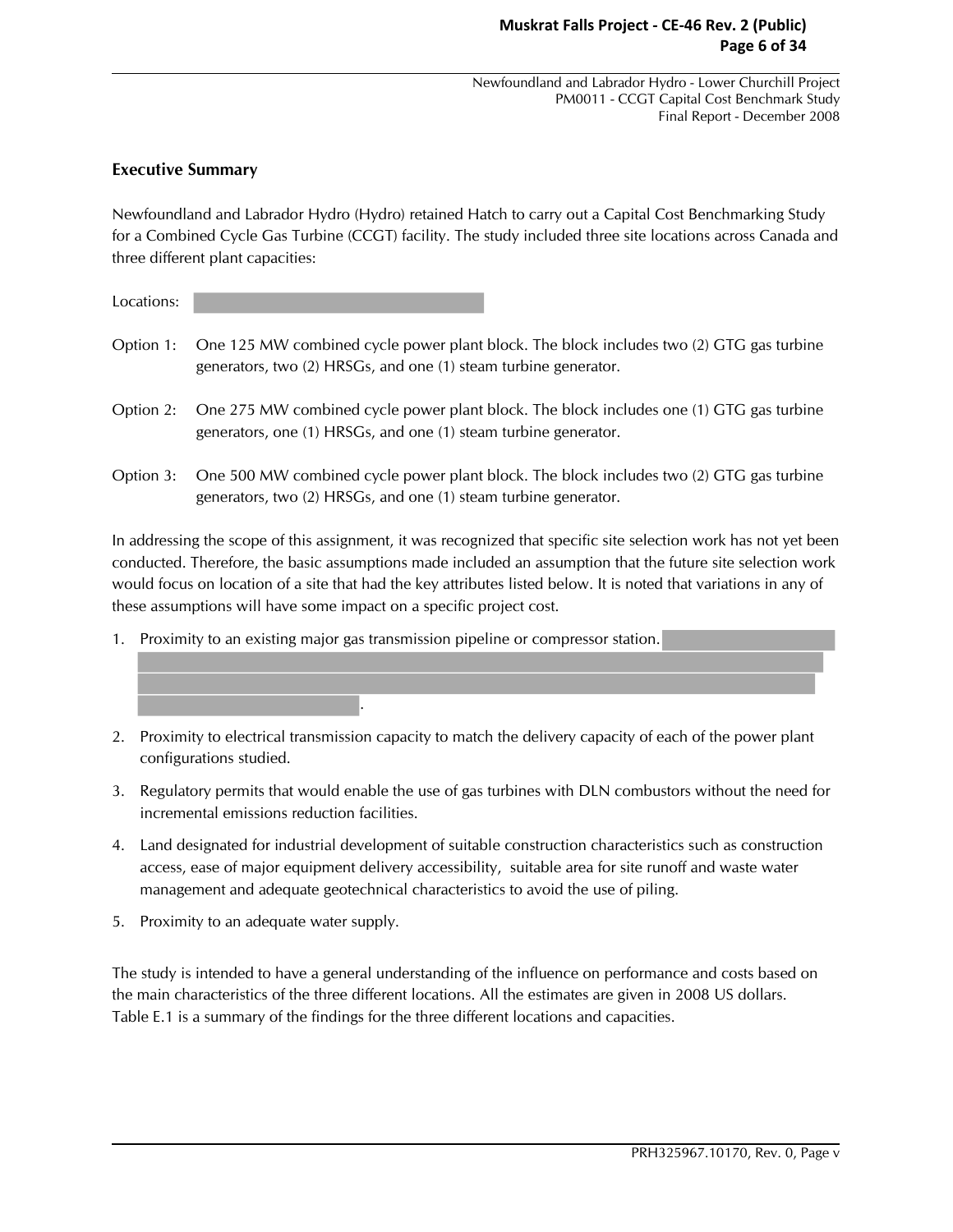## **Muskrat Falls Project - CE-46 Rev. 2 (Public) Page 7 of 34**

 Newfoundland and Labrador Hydro - Lower Churchill Project PM0011 - CCGT Capital Cost Benchmark Study Final Report - December 2008

| Study<br>Option:                    | Option 1 (Nominal 125 MW) |      |      | Option 2 (Nomial 275 MW) |      |       | Option 3 (Nominal 550 MW) |       |       |
|-------------------------------------|---------------------------|------|------|--------------------------|------|-------|---------------------------|-------|-------|
| Location:                           |                           |      |      |                          |      |       |                           |       |       |
| <b>Total Project</b><br>Cost (MUSD) | 183                       | 185  | 181  | 329                      | 334  | 325   | 625                       | 633   | 617   |
| Cost/KW                             | .467                      | ,485 | 448, | .199                     | .215 | 1,183 | 1.137                     | 1.152 | 1,122 |

## **Table E.1 Summary of Three Different Options per Location**

The estimates were developed for each of the three configurations and three sites. For the power plant areas, budget quotations were received for the LM6000 as well as the 7FA model gas turbines, HRSGs and steam tubines. For the rest of the plant, estimates were based on 2008 in-house data. Given the current currency fluctuations, the estimate is developed in US dollars.

In order to predict power plant costs given the desired output power, a model to relate the unit cost of a new power plant varying with installed capacity was developed. The estimates developed for the three configuration as well as estimates developed exclusively from in-house data was used to develop the regression anlysis model. The resulting data points were plotted from the total unit costs to build a CCGT plant over sizes ranging from approximately 50 MW to 600 MW. The total unit costs are a function of equipment costs, labour costs, balance-of-plant costs, indirect costs, engineering costs and contingencies. These unit costs were estimated in accordance with the power plant cost estimate basis.

The results of this regression analysis show a trend of decreasing unit costs with increase in plant size. The slope of this curve decreases with increase in plant size. This behaviour can be explained by two major factors which are economies of scale as well as increasing plant complexity with size increase. The economies of scale factor results in reduced costs with increase in plant size whereas the plant complexity factor results in increasing plant costs with increase in plant size due to design, construction and planning complexities of a large plant.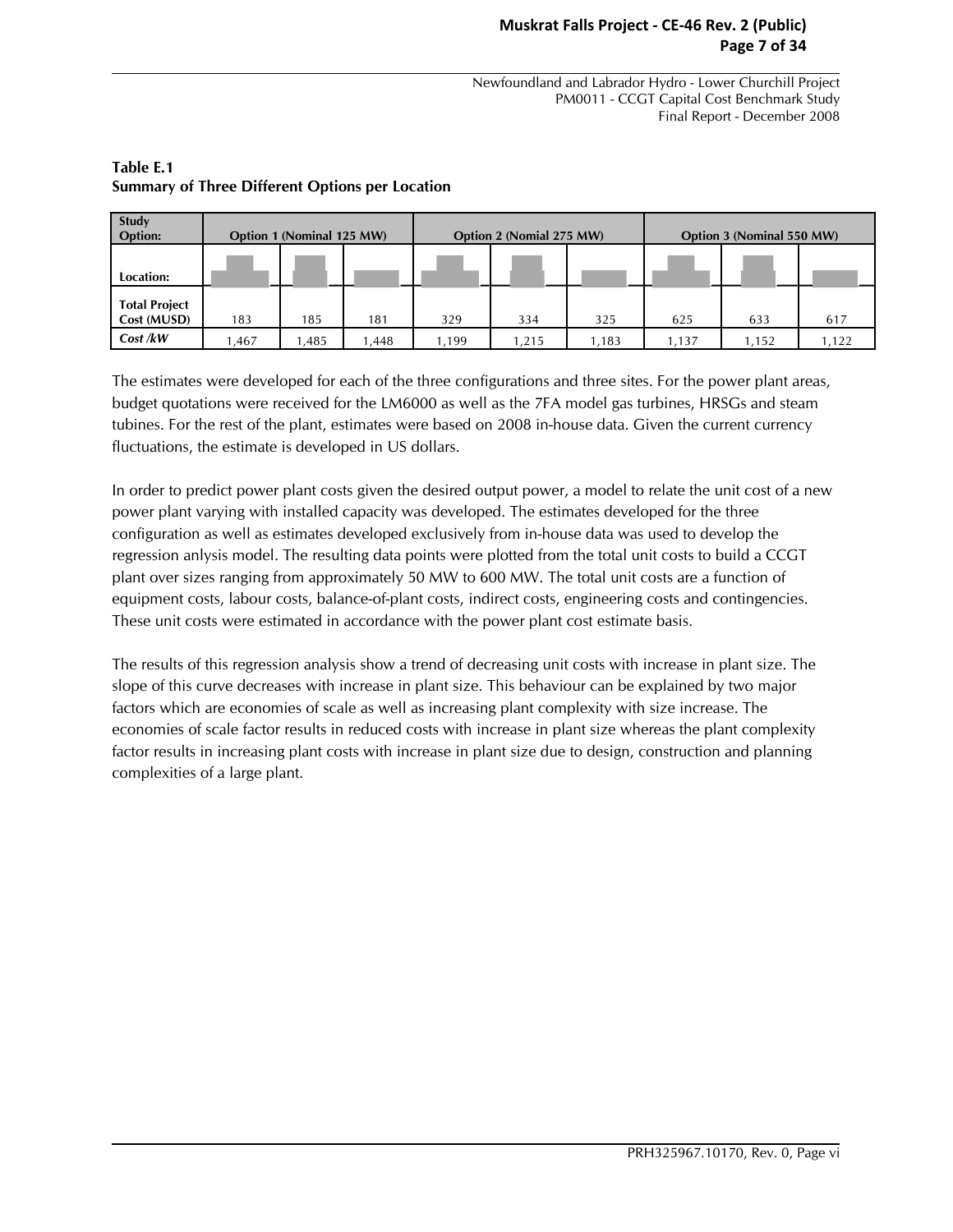### **Muskrat Falls Project - CE-46 Rev. 2 (Public) Page 8 of 34**

 Newfoundland and Labrador Hydro - Lower Churchill Project PM0011 - CCGT Capital Cost Benchmark Study Final Report - December 2008

## **1. Introduction**

Hatch was retained by Newfoundland and Labrador Hydro (Hydro) to carry out a Capital Cost Benchmarking Study for a Combined Cycle Gas Turbine (CCGT) facility using natural gas as fuel. The study was to consider three plant capacities, nominally 125, 200 and 500 MW, for which preliminary capital costs would be developed. The cost data would be a combination of Hatch inhouse data from recent projects, external published data, and, where possible within the time frame of the study, vendor data for major equipment. The preliminary costs of these plants were then to be used in the development of a regression analysis model which would demonstrate a relationship between unit capital cost and plant capacity.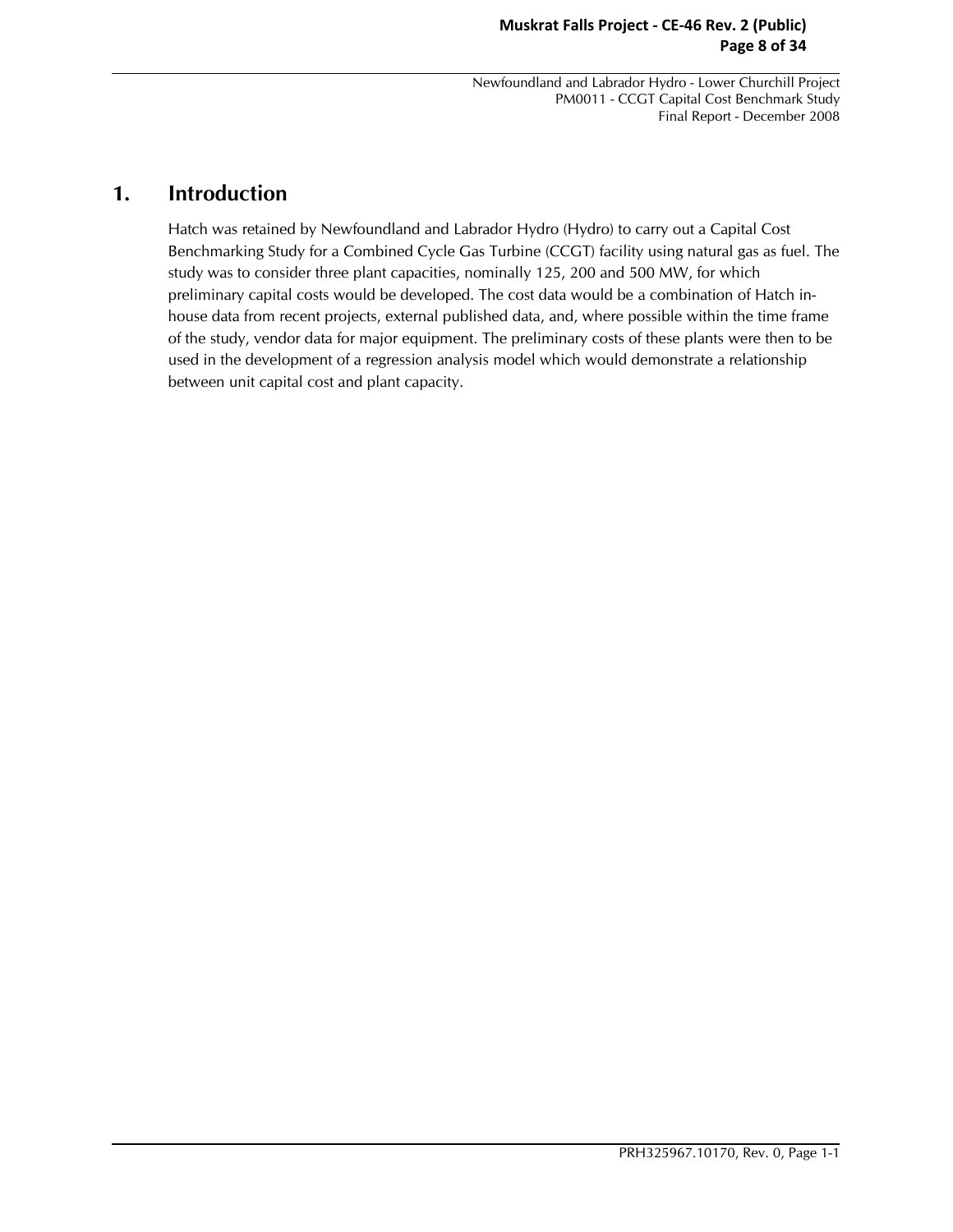# **2. Plant Location Parameters**

As stipulated in the WTO, sites in were considered. These sites are close to existing fuel pipelines and interconnection infrastructure. For plant performance and configuration purposes, the temperature characteristics shown in Table 2.1 were used. The potential effects of the different sites on costs are briefly addressed in section 5.3.

## **Table 2.1**

**Site Conditions** 

| <b>Site</b> | Elevation, m | Ambient<br>Temperature, °C | Dry Bulb $\degree$ C |  |
|-------------|--------------|----------------------------|----------------------|--|
|             | 40           | 20.7                       | 23.6                 |  |
|             |              | 20.6                       | 24.7                 |  |
|             | 173          | 22.2                       | 26.9                 |  |
| Average     | 94.7         | 21.2                       | 25.1                 |  |

The plants will be connected to the existing grid in the area. Therefore, there is no need for blackstart capability. The power plant will operate with natural gas as a single fuel for the duration of the plant life. It is assumed that natural gas will be supplied from an existing gas pipeline in close proximity to the proposed site by the gas company. The gas will be supplied at the corresponding pressure required to meet the gas turbine minimum requirements without the need for on-site compression and treatment other than filtration and heating. This could be somewhere along the

to enable a gas supply pressure required for each

of the gas turbine selections.

The natural gas is assumed to have a typical composition as shown in Table 2.2. This is the range of natural gas quality typically experienced in the eastern pipeline system referenced to supply

**Table 2.2** 

#### **Pipeline quality Natural Gas Typical Composition (range)**

| <b>Description</b>          |               |
|-----------------------------|---------------|
| Gross Heating Value (kJ/m3) | 36,000-40,200 |
| Calorific Value kWh/m3      | 10-11.16      |
| Analysis                    | % by Volume   |
| Methane                     | 87-96         |
| Ethane                      | $1.8 - 5.1$   |
| Propane                     | $0.1 - 1.5$   |
| <b>Butane</b>               | $0.01 - 0.3$  |
| Nitrogen                    | $1.3 - 5.6$   |
| CO <sub>2</sub>             | $0.1 - 1$     |
| H <sub>2</sub> S            | 0             |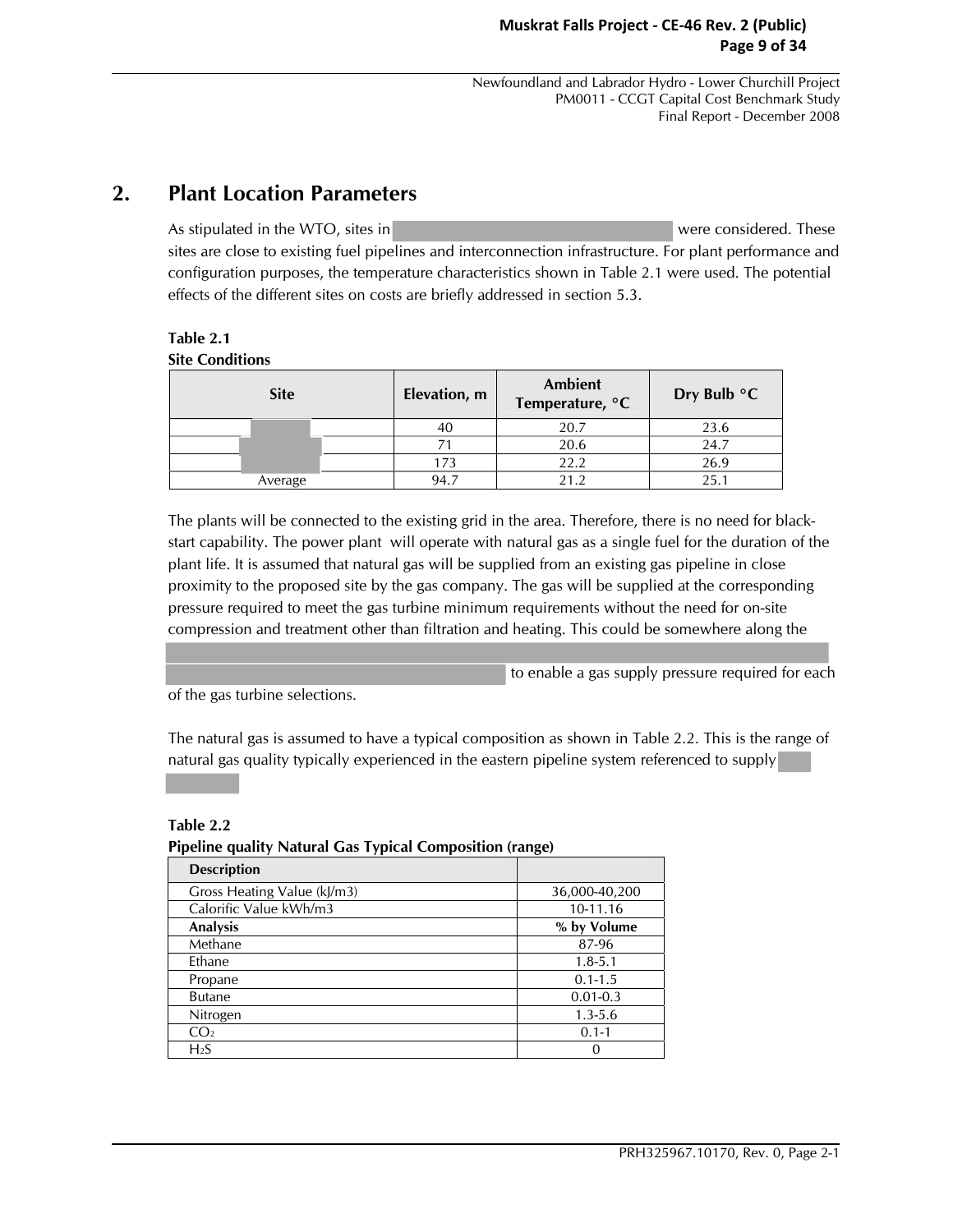## **3. Power Plant Performance**

Three plant configurations were evaluated to suit the design basis and criteria requirements; these configurations, which differ somewhat from the nominal capacities in the WTO, are as follows:

- One 125 MW combined cycle power plant block. The block includes two LM6000 GE gas turbine generators (GTG), two Heat Recovery Steam Generators (HRSG), and one steam turbine generator (STG).
- One 275 MW combined cycle power plant block. The block includes one 7FA GE GTG, one HRSG, and one STG.
- One 550 MW combined cycle power plant block. The block includes two 7FA GE GTGs, two HRSGs, and one STG.

One case using average site conditions with no duct firing has been examined for each of the above options. In addition, extreme conditions are presented to evaluate the performance of the cycle during summer and winter conditions without duct firing.

This report does not attempt to identify the optimum configuration. Further studies are required in order to identify the best option taking into consideration, capital cost, operating cost, and compliance with environmental regulations.

Using the average data for the site conditions presented in Table 2.1, the performance of each of the three configurations was calculated, and the results are shown in Table 3.1. The performance data of these options, at similar site conditions, are presented below. The results compare the power output, fuel consumption and plant efficiency among other parameters. The final output will be affected by the actual conditions of the site selected. Table 3.2 shows the performance results for summer and winter operation.

Schematics of the plant cycles are attached as Appendix A.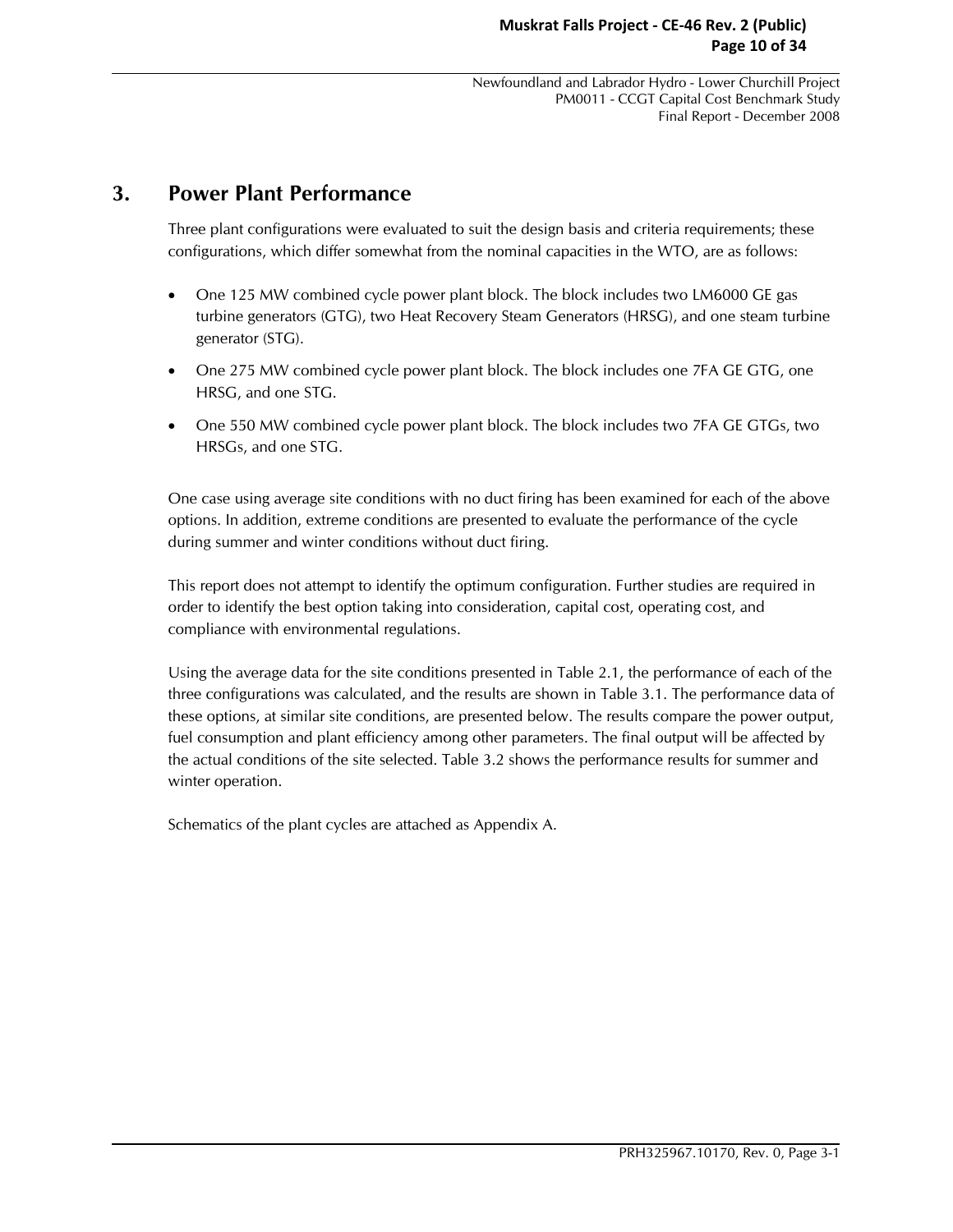## **Muskrat Falls Project - CE-46 Rev. 2 (Public) Page 11 of 34**

 Newfoundland and Labrador Hydro - Lower Churchill Project PM0011 - CCGT Capital Cost Benchmark Study Final Report - December 2008

|                | <b>Configuration Options Average Conditions Comparison</b>           |               |              |                |       |  |  |  |  |  |
|----------------|----------------------------------------------------------------------|---------------|--------------|----------------|-------|--|--|--|--|--|
|                | <b>Description</b>                                                   | Unit          |              | Average        |       |  |  |  |  |  |
|                |                                                                      |               | $\mathbf{1}$ | $\overline{2}$ | 3     |  |  |  |  |  |
| $\mathbf{1}$   | Ambient Temperature                                                  | $\mathsf{C}$  | 25.1         | 25.1           | 25.1  |  |  |  |  |  |
| 2              | <b>Relative Humidity</b>                                             | $\frac{0}{0}$ | 71.06        | 71.06          | 71.06 |  |  |  |  |  |
| 3              | CTG Gross Electric Output per Unit (base<br>load 2 Units)            | <b>MW</b>     | 42.6         | 159            | 159   |  |  |  |  |  |
| 4              | <b>STG Gross Electric Output</b>                                     | <b>MW</b>     | 26.6         | 84             | 168.3 |  |  |  |  |  |
| 5              | Gross Plant Electric Output (base load)                              | <b>MW</b>     | 111.8        | 243            | 486.4 |  |  |  |  |  |
| 6              | Net Plant Electric Output (base load)                                | <b>MW</b>     | 108.6        | 236.9          | 473.9 |  |  |  |  |  |
| $\overline{7}$ | Plant Efficiency (HHV)                                               | $\frac{9}{6}$ | 51.55        | 53.55          | 53.56 |  |  |  |  |  |
| 8              | <b>HP Steam Generation</b>                                           | tonnes/hr     | 81.28        | 201            | 400.7 |  |  |  |  |  |
| 9              | HP Steam Temperature                                                 | $\mathsf{C}$  | 441          | 441            | 441   |  |  |  |  |  |
| 10             | <b>HP Steam Pressure</b>                                             | <b>Barg</b>   | 69           | 110            | 110   |  |  |  |  |  |
| 11             | <b>Re-heat Steam</b>                                                 | tonnes/hr     |              | 244.1          | 484.5 |  |  |  |  |  |
| 12             | Re-heat Steam Temperature                                            | $\mathsf{C}$  |              | 454.4          | 454.4 |  |  |  |  |  |
| 13             | <b>Re-heat Steam Pressure</b>                                        | <b>Barg</b>   |              | 10.3           | 10.3  |  |  |  |  |  |
| 14             | <b>LP Steam Generation</b>                                           | tonnes/hr     | 31.1         | 8.84           | 17.78 |  |  |  |  |  |
| 15             | LP Steam Temperature                                                 | $\mathsf{C}$  | 182.7        | 180.8          | 180.8 |  |  |  |  |  |
| 16             | <b>LP Steam Pressure</b>                                             | <b>Barg</b>   | 8.6          | 1.026          | 1.026 |  |  |  |  |  |
| 17             | CTG Burner Gas Consumption (per unit<br>at maximum process capacity) | tonnes/hr     | 8.175        | 34.42          | 34.42 |  |  |  |  |  |
| 18             | Duct Burner Gas Consumption                                          | tonnes/hr     |              |                |       |  |  |  |  |  |
| 19             | <b>Total Gas Consumption</b>                                         | tonnes/hr     | 8.175        | 34.42          | 68.84 |  |  |  |  |  |

#### **Table 3.1 Plant Performance- Average Conditions**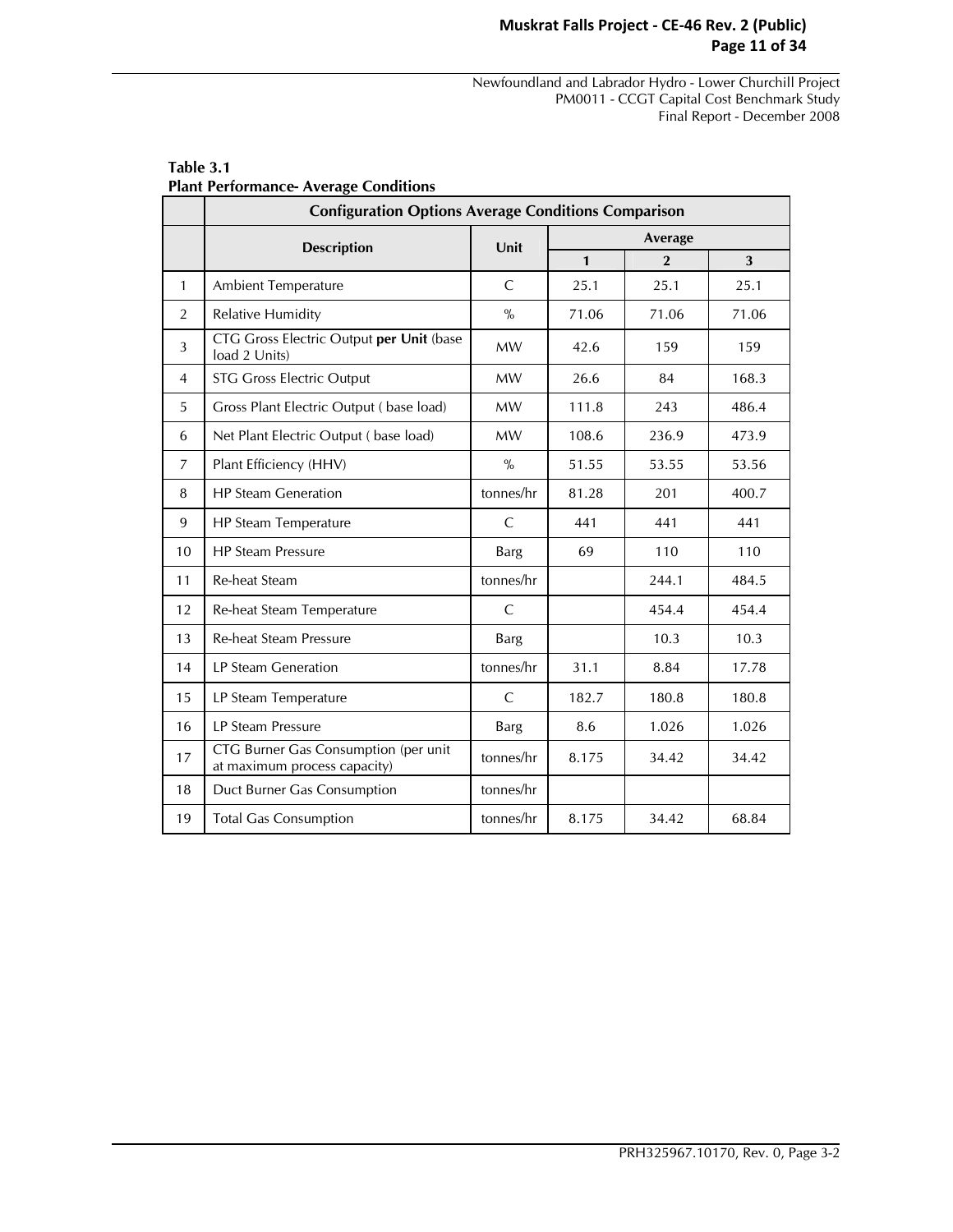## **Muskrat Falls Project - CE-46 Rev. 2 (Public) Page 12 of 34**

 Newfoundland and Labrador Hydro - Lower Churchill Project PM0011 - CCGT Capital Cost Benchmark Study Final Report - December 2008

|                | <b>Configuration Options Summer and Winter Comparison</b> |              |              |                |                         |                       |                |        |  |  |  |  |
|----------------|-----------------------------------------------------------|--------------|--------------|----------------|-------------------------|-----------------------|----------------|--------|--|--|--|--|
|                | <b>Description</b>                                        | Unit         |              | Average-Summer |                         | <b>Average-Winter</b> |                |        |  |  |  |  |
|                |                                                           |              | $\mathbf{1}$ | $\overline{2}$ | $\overline{\mathbf{3}}$ | $\mathbf{1}$          | $\overline{2}$ | 3      |  |  |  |  |
| $\mathbf{1}$   | <b>Ambient Temperature</b>                                | C            | 31.5         | 31.5           | 31.5                    | $-15$                 | $-15$          | $-15$  |  |  |  |  |
| 2              | <b>Relative Humidity</b>                                  | $\%$         | 60           | 60             | 60                      | 60                    | 60             | 60     |  |  |  |  |
| 3              | <b>CTG Gross Electric Output</b><br>per Unit              | <b>MW</b>    | 39.8         | 151.4          | 151.4                   | 50.15                 | 201.4          | 201.4  |  |  |  |  |
| $\overline{4}$ | <b>STG Gross Electric Output</b>                          | <b>MW</b>    | 25.8         | 82.3           | 164.9                   | 27.2                  | 87.7           | 175.9  |  |  |  |  |
| 5              | <b>Gross Plant Electric Output (</b><br>base load)        | <b>MW</b>    | 105.4        | 233.7          | 467.8                   | 127.6                 | 289.2          | 578.9  |  |  |  |  |
| 6              | Net Plant Electric Output (<br>base load)                 | <b>MW</b>    | 103.2        | 228.1          | 456.4                   | 125.3                 | 283.3          | 567.1  |  |  |  |  |
| $\overline{7}$ | Plant Efficiency (HHV)                                    | $\%$         | 51.53        | 53.33          | 53.36                   | 52.75                 | 52.5           | 52.54  |  |  |  |  |
| 8              | <b>HP Steam Generation</b>                                | tonnes/hr    | 80.59        | 198.8          | 396.1                   | 81.4                  | 212.5          | 423.4  |  |  |  |  |
| 9              | HP Steam Temperature                                      | C            | 441          | 441            | 441                     | 425.9                 | 423.9          | 423.9  |  |  |  |  |
| 10             | <b>HP Steam Pressure</b>                                  | <b>Barg</b>  | 68.42        | 108.8          | 108.8                   | 68.2                  | 113.7          | 113.6  |  |  |  |  |
| 11             | Re-heat Steam                                             | tonnes/hr    |              | 241.1          | 478.5                   |                       | 268.9          | 533.9  |  |  |  |  |
| 12             | Re-heat Steam Temperature                                 | $\mathsf{C}$ |              | 454.4          | 454.4                   |                       | 184.5          | 426.2  |  |  |  |  |
| 13             | <b>Re-heat Steam Pressure</b>                             | <b>Barg</b>  |              | 10.17          | 10.17                   |                       | 11.1           | 11.1   |  |  |  |  |
| 14             | <b>LP Steam Generation</b>                                | tonnes/hr    | 29.55        | 8.53           | 17.15                   | 35.23                 | 10.71          | 21.66  |  |  |  |  |
| 15             | LP Steam Temperature                                      | C            | 181.8        | 180.3          | 180.2                   | 183.90                | 184.50         | 184.30 |  |  |  |  |
| 16             | LP Steam Pressure                                         | <b>Barg</b>  | 8.4          | 1.013          | 1.013                   | 8.84                  | 1.10           | 1.11   |  |  |  |  |
| 17             | <b>Total Gas Consumption</b>                              | tonnes/hr    | 15.55        | 33.27          | 66.54                   | 18.48                 | 41.98          | 83.96  |  |  |  |  |

#### **Table 3.2 Summer and Winter Performance**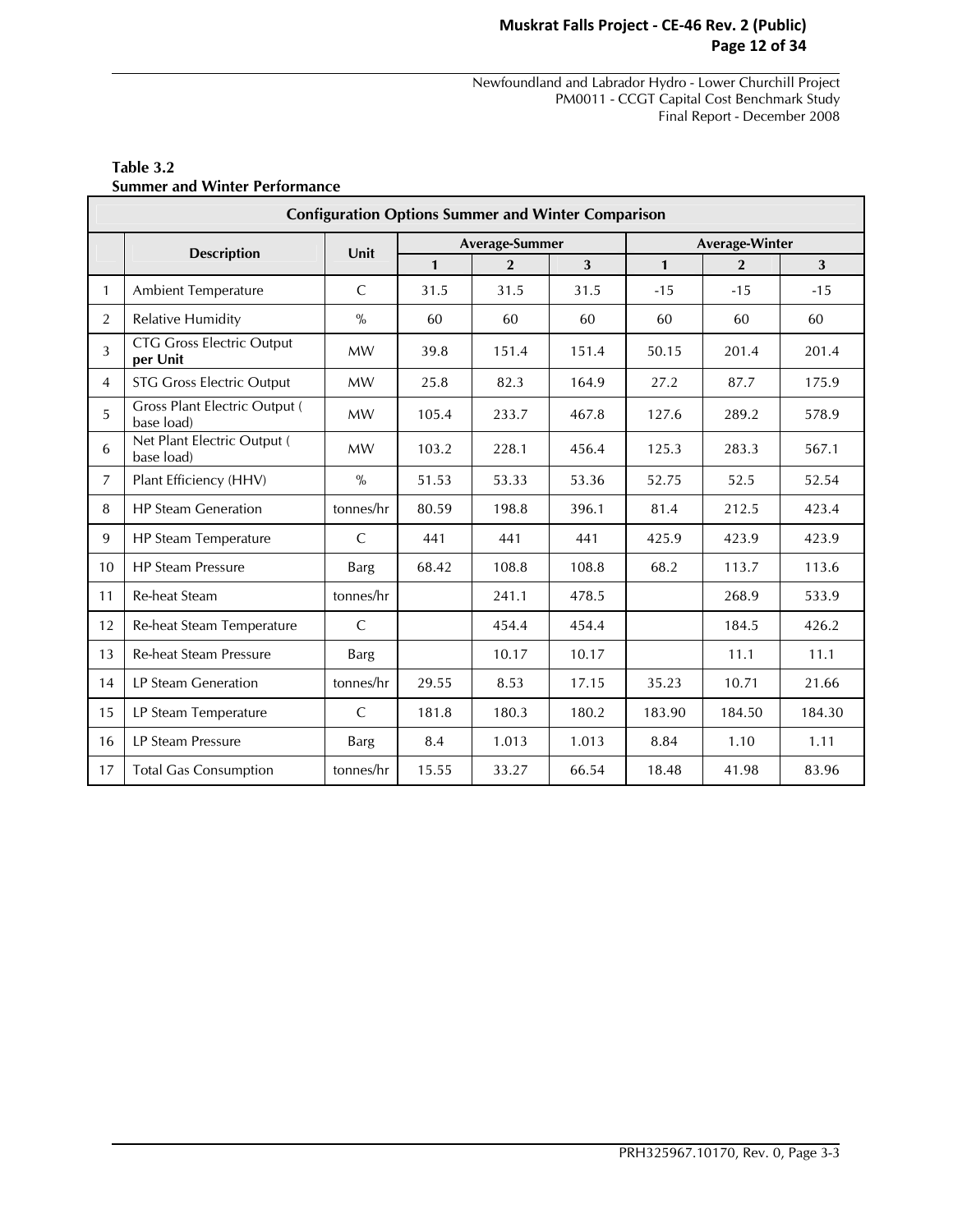## **4. Power Plant Description**

In general, the three plant configurations will differ only in the type and output of the major equipment. The main equipment characteristics are presented below.

## **4.1 Gas Turbine Selection**

Each GTG package will consist of a single-shaft gas turbine coupled to a generator, with mechanical and electrical support systems for unit operation and control. The units will be supplied as complete packaged assemblies utilizing manufacturers standard supply equipment. This procurement philosophy optimizes equipment modularization from the factory. The GTGs will be equipped with the following required accessories to provide safe and reliable operation:

- Compressor, gas turbine, inlet air filters with silencers, evaporative coolers, motor driven starting package.
- Fuel gas main filters/separators.
- Redundant lube oil cooler.
- Dry Low NOx (DLN) combustion system.
- Compressor water wash system.
- Turbine and generator acoustical enclosure.
- Electrical/controls, excitation system and transformer.
- Fire detection and protection system.

## **4.2 Heat Recovery Boiler and Exhaust System**

The HRSGs will be supplied to operate directly with the combustion turbines to generate the steam required for steam turbine operation. The HRSGs are two or three pressure design (HP, IP and LP), natural circulation, water tube type designed for gas turbine exhaust. Each HRSG shall be complete with inlet ductwork from combustion turbine exhaust connection, including expansion joint, HRSG exhaust duct, and exhaust stack. Duct firing capabilities could be added if economically justifiable.

Each HRSG would include the following:

- Three pressure non reheat HRSG for Option 1.
- Three pressure reheats for Option 2 and 3.
- Includes HP, IP & LP drums, complete with drum safety relief valve with silencers, level gages, remote level indication, control unit, and associated vents and drains.
- Superheaters, reheater, evaporator and economizer sections.
- Superheater attemperators, reheater attemperators.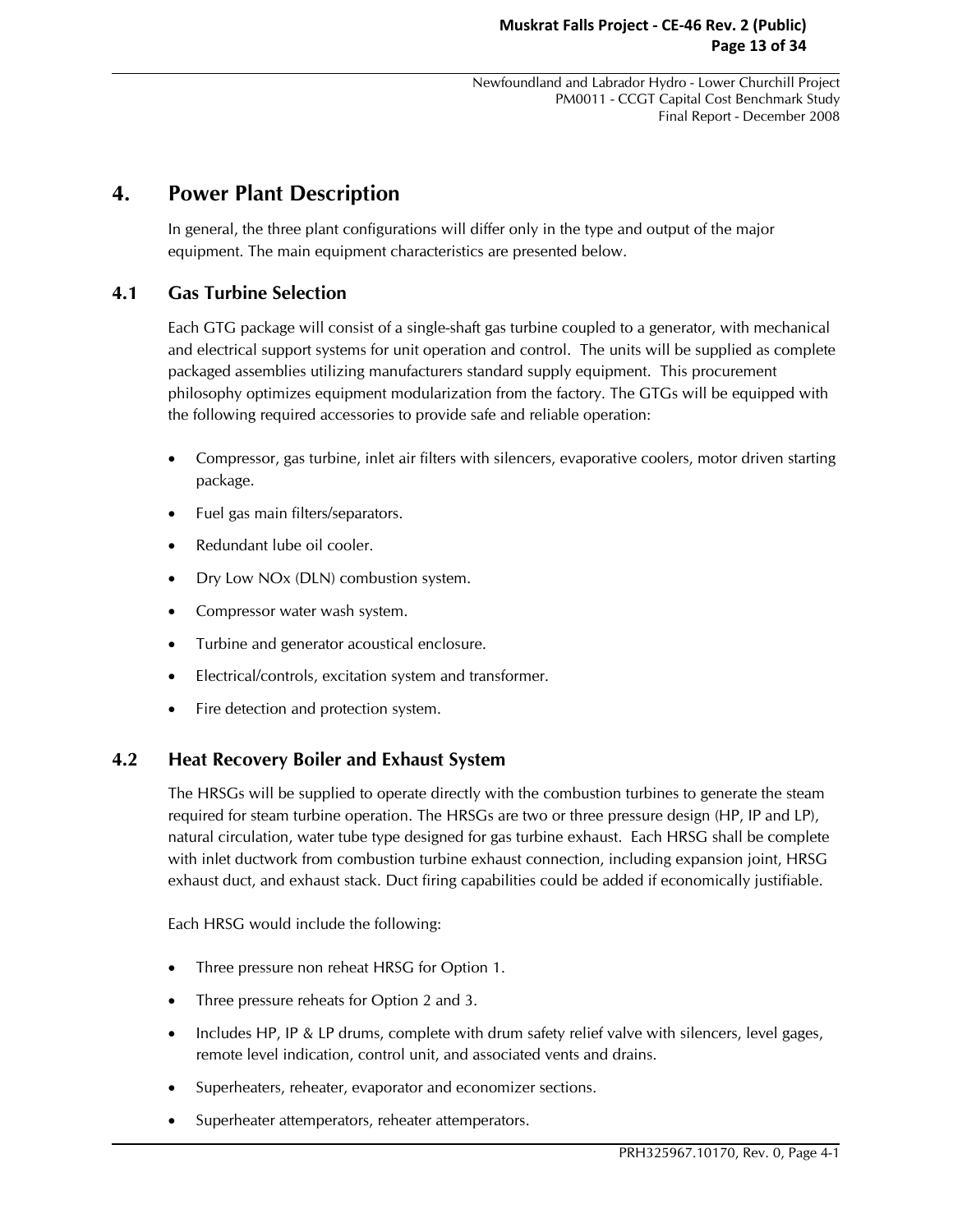- Inlet ductwork from combustion turbine exhaust, with expansion joint.
- HRSG exhaust duct with expansion joint.
- If applicable, duct burner system including a gas control module with all the required reducing valves, vents and instrumentation, burner management, scanners, dual scanner blower assembly, and duct burner controls.
- Single exhaust Stack with test ports and CEM monitor ports, emission ports platforms.
- Motor actuated stack damper.
- Internally insulated HRSG casing with complete liner.
- Manufacturer's standard stairs and access platforms as required to access inspection ports, valve operation and instrumentation and normal boiler operation.

## **4.3 Steam Turbine Generator**

The steam turbines will be of the condensing type installed in a building. The steam turbine will be directly coupled to 60Hz generator and will be of proven design and suitable for continuous operation at all points in the specified operating regime. The STG control system will include all equipment and software necessary to monitor and record thermal stress levels in the turbine rotor.

The steam turbine system consists of a condensing STG (with or without reheat depending on the option selected), gland steam system, lubricating oil system, hydraulic control system, and steam admission/induction valving.

Steam from the HP, IP and LP sections of the HRSG enters the associated steam turbine sections through the inlet steam system. The steam expands through multiple stages of the turbine, driving the generator. On exiting the LP turbine, the steam is directed into the condenser.

## **4.4 Steam Turbine Bypass System**

The HP/IP bypass stations will fulfil the requirements for the steam turbine bypass including:

- Facilitating steam and metal temperature matching during turbine start-up.
- Full load rejection and operation at house load.

## **4.5 Cooling System**

The heat rejection system will receive exhaust steam from the low-pressure section of the steam turbine and condense it for reuse. A dedicated cooling tower will serve the condenser.

Required make-up water pumps will be provided to supply the water lost in the cooling tower. The pumps will transfer make-up water required from the filtered water tank to the cooling system selected.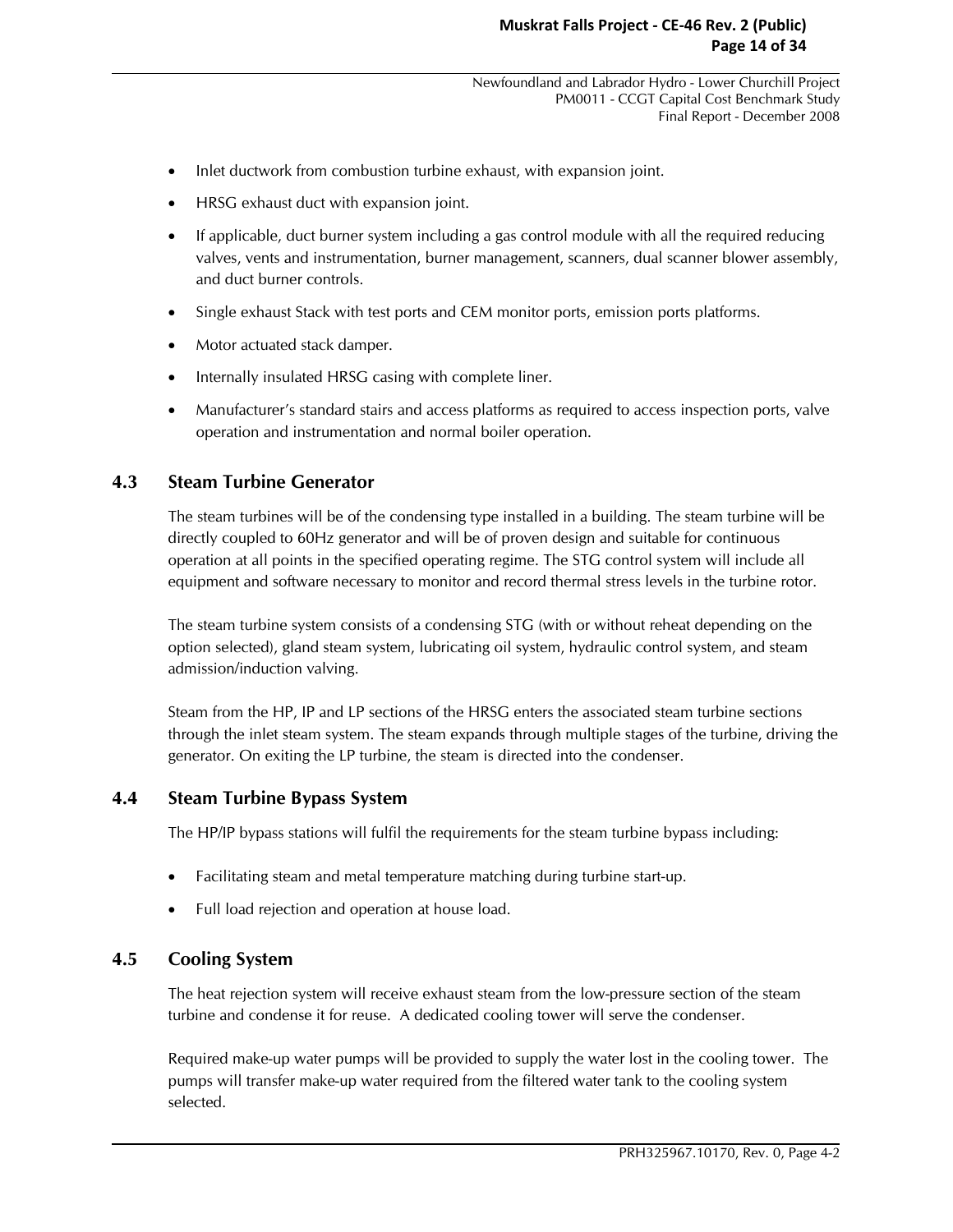## **4.6 Cooling Tower**

The prime function of the Cooling Tower is to provide cooling water to the condenser to condense the steam exhausted from the steam turbines. The heat collected in the condensers will be rejected to the atmosphere by means of cooling towers. The water cooled by the CT collects in the basin of the tower, from where it will be pumped back to the condensers and the Auxiliary Cooling Water system.

## **4.7 Closed Loop Cooling System**

A closed-loop auxiliary cooling system will be provided for cooling plant equipment other than the steam condenser and vacuum pumps. Equipment served by the auxiliary cooling water system includes the CTG and STG lube oil coolers, CTG and STG generator coolers, STG hydraulic control system cooler (if required by STG manufacturer), boiler feed pump lube oil and seal water coolers, fuel gas compressor coolers, and sample coolers.

Closed-loop cooling water pumps will pump condensate quality water from the plate heat exchangers through the individual equipment coolers to remove heat. Auxiliary cooling water pumps will pump water from the main cooling water supply through the heat exchangers to the main cooling water return to remove heat from the closed cooling water system.

## **4.8 Condensate and Feedwater Systems**

Two (2 x 100% duty) condensate pumps will take suction from the condenser hot well and supply condensate to the LP economizer and LP drum of each HRSG. A control valve will be provided to regulate the condensate flow based on LP drum level using a three-element control system.

The feedwater system will deliver feedwater from the LP drum to the corresponding HRSG HP and IP drums through their respective economizers over the full range of plant operation. The feedwater pumps will also supply spray water to plant desuperheaters and attemperators. Two identical boiler feedwater pumps shall be provided for each HRSG. Each pump will be designed to provide 100% of the HRSG feedwater demand and other system demands at Base Load operation. The pumps will be equipped with an inter-stage bleed port to provide IP feedwater to the IP boiler via the IP economizers. Control valves will be provided to regulate the feedwater flow to both IP and HP steam drums of each HRSG.

## **4.9 Noise Emissions**

Near field noise limitation will be per OSHA requirements and will apply within all working areas of the plant. In general, all equipment will be specified not to exceed the eight-hour exposure of 85 dbA within 1 m of the source. This will apply at 1.5 m above the operating floor and all platforms included with the equipment. For ducts and enclosures, the noise limit will apply for a height of 3 and 5 m above the operating floor, when measured 1 m from the vertical surfaces of the equipment.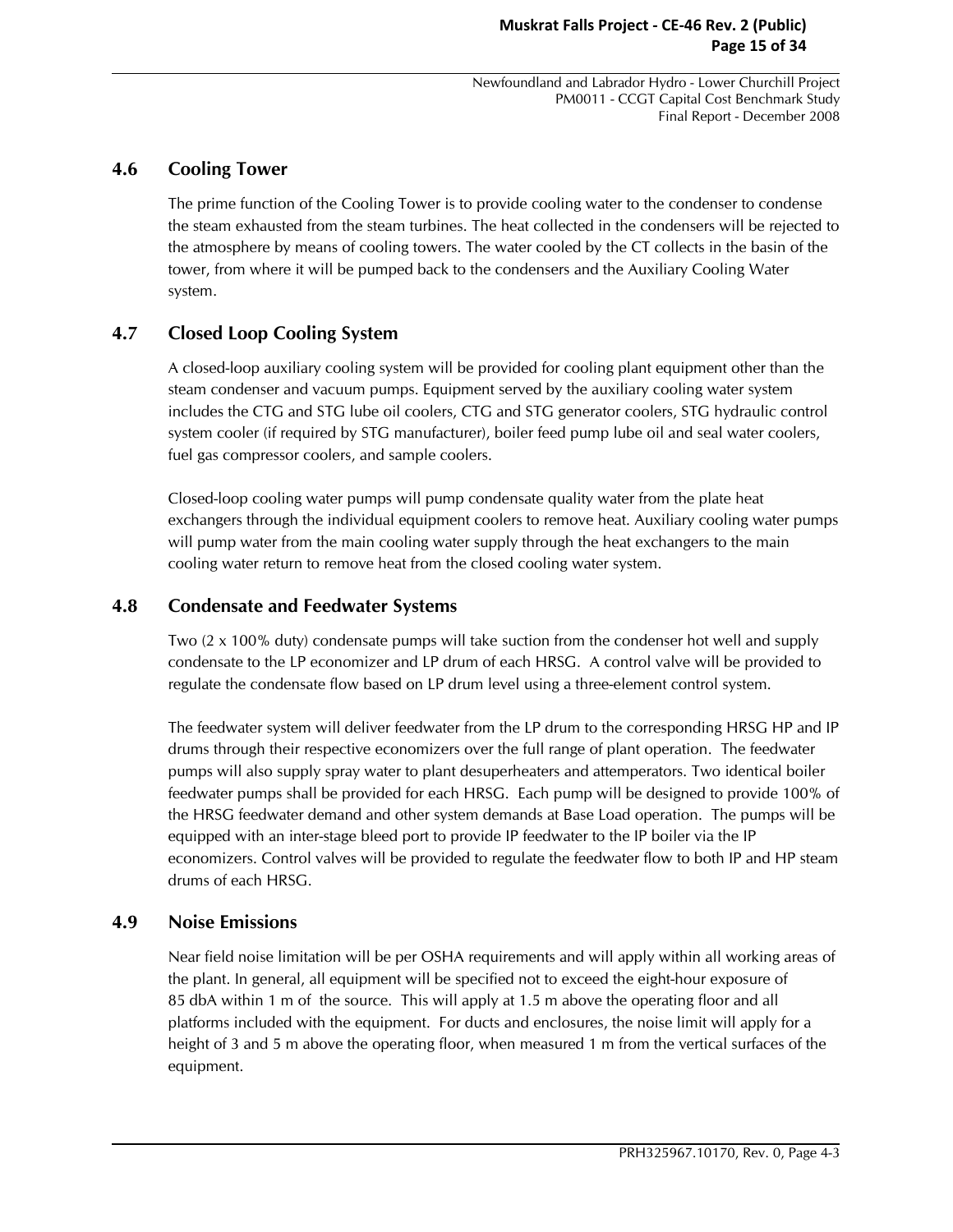## **4.10 Continuous Emissions Monitoring**

The flue gas in the stacks will be monitored continuously with a Continuous Emission Monitoring System (CEMS). The CEMS will comply with applicable standards. Electronic, stand-alone CEMS reporting will be provided and will comply with applicable regulations.

Environmental monitoring stations external to the plant, if required, should be provided by the client.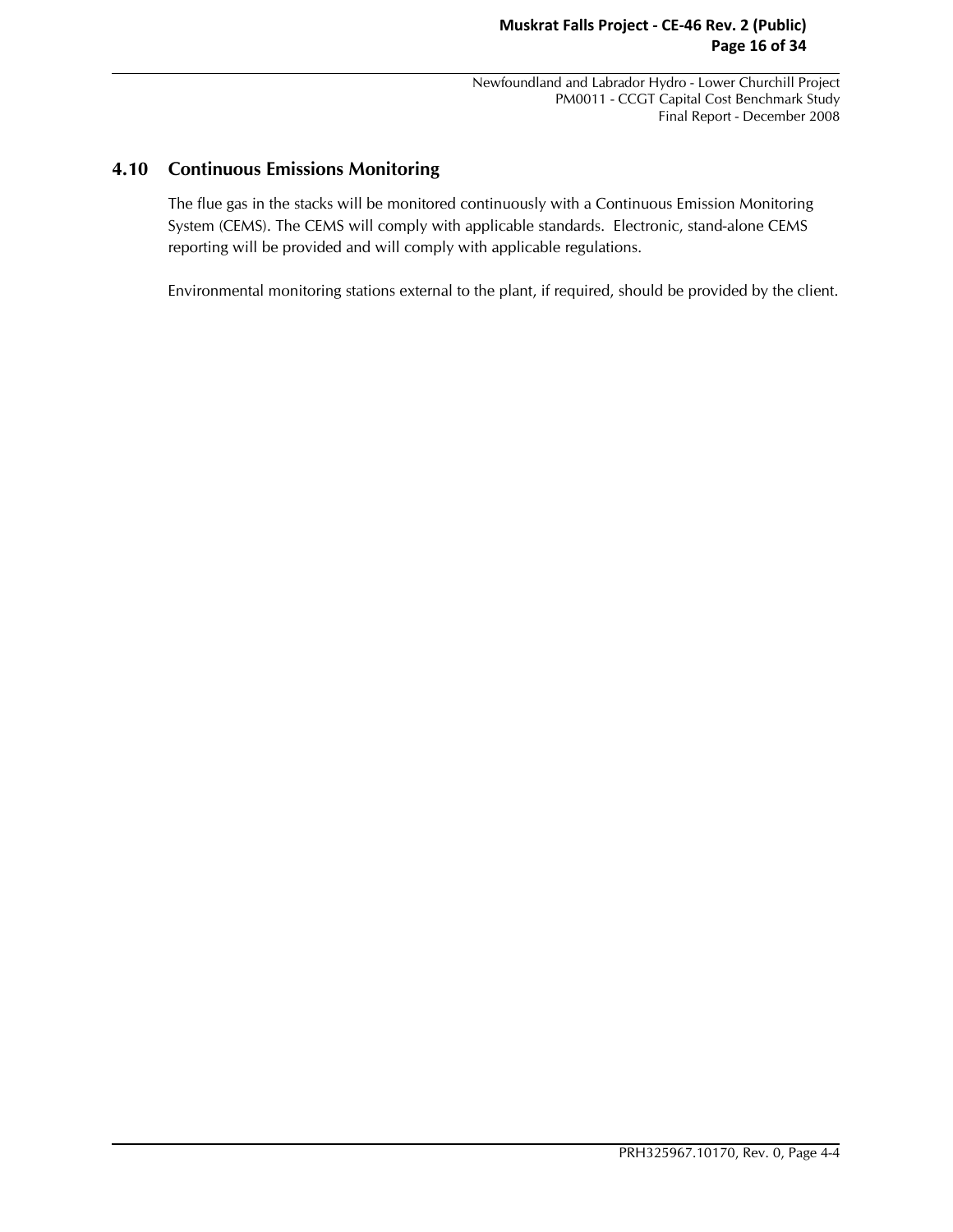# **5. Power Plant Capital Cost Estimates**

## **5.1 Costing Assumptions**

The main assumptions used in the study are as follows:

- Evaporative cooling towers.
- Municipal water will be used for make-up water source for steam cycle and Cooling Towers.
- Wastewater will be returned to municipal sewer system with only primary pre-treatment to meet discharge requirements.
- Standard plant noise abatement methods for near field and far field noise limitations.
- CTG's and STG's to be installed inside a building, HRSG's located outdoors.
- Facility to be natural gas fired only with no back-up fuels.
- Dump stacks for simple cycle operation not included.
- No black start capability.
- Switchyard included for connection at 230 kV (assume to independent feeds to interconnections).
- 230 kV transmission lines not included.
- Natural gas assumed to be available at a pressure and quality meeting gas turbine minimum requirements without the need for on-site compression and treatment other than filtration and heating. Natural gas supply pipeline to facility fence line and metering station not included.
- NOx emissions limits assumed to range from 9 ppm to 25 ppm at HRSG exhaust stack depending on the plant size and GT selection.
- Duct firing is not included and STG and heat rejection system is sized for 2.5 in HgA at summer design conditions.
- Site conditions to be based on average design conditions that will be derived from an average of the following locations: The site elevation will also be based on an average of these three locations.
- It is assumed that the site is level with good access and is suitable for use with minimal regrading ready for fencing and surface clearing. It is generally recommended that when more specific sites have been identified and characterised, that the cost estimates be updated to take into consideration each site specific issues including property acquisition costs, access upgrades, re-grading etc.
- "Brownfield" in terms of this work means an urban area, not reclaimed industrial land.
- Plants to include 100% steam turbine HP/LP bypass systems.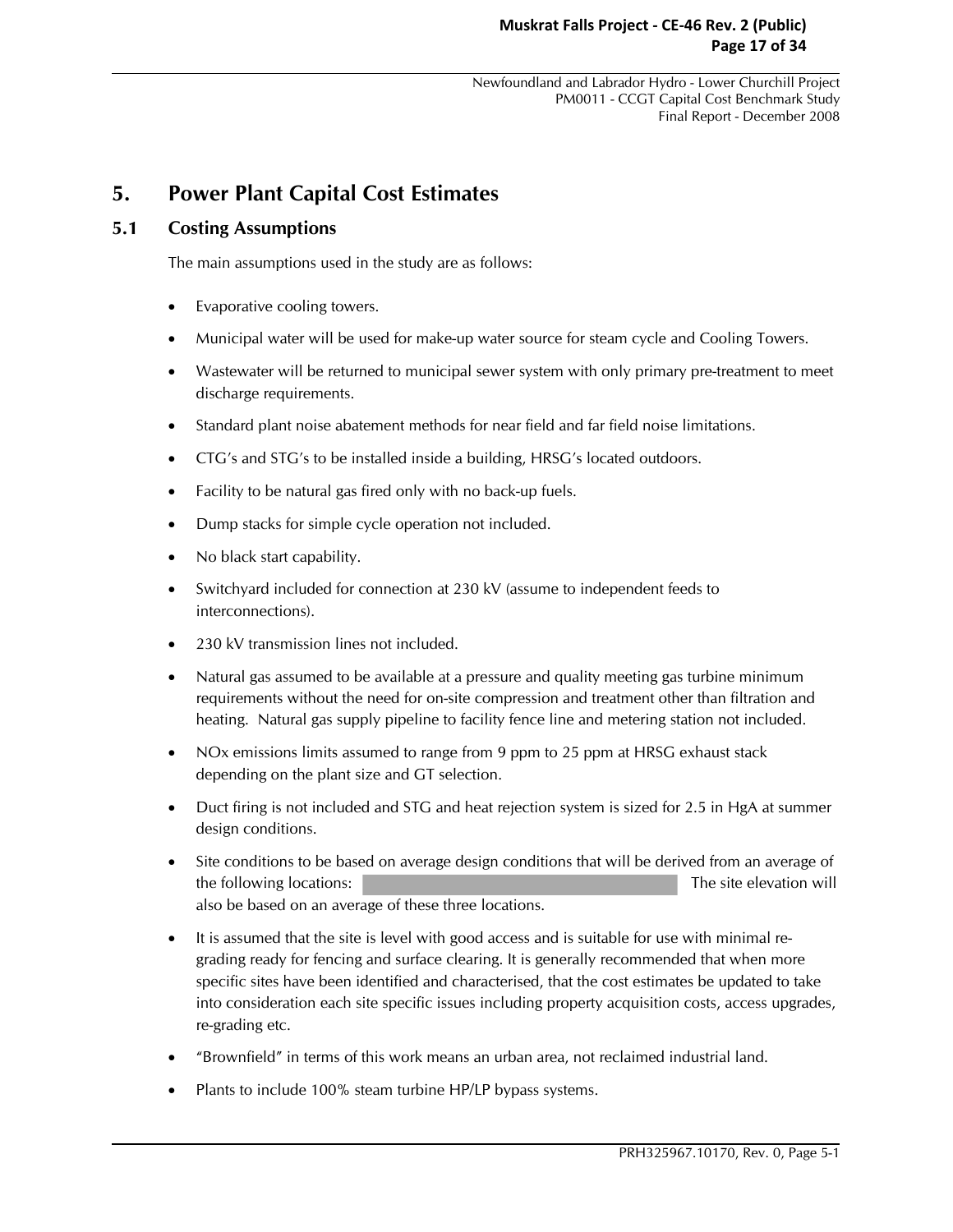## **5.2 Estimate Exclusions**

The following Owner's costs are not included in the capital cost estimate:

- Client facility in EPCM contractor's office.
- Site land/real estate costs.
- Site seismic assessment.
- Additional costs due to design of power plant for seismic activity or adverse weather conditions.
- Gas pipeline cost from source to site.
- 230kV transmission line costs from HV switch yard to grid connection node.
- Fuel costs during construction.
- Standby generators for black start of the power plant.
- Mobile equipment.
- Test laboratories and office furniture.
- Freight charges to site.
- Currency hedging.
- Additional project insurances depending on site specific risks.
- All taxes, duties, levies, fees and royalties.
- Specific HSE requirements.
- Development beyond project scope.
- Cost of ongoing studies.
- Schedule acceleration cost.
- Process license cost.
- Transmission line costs from site perimeter to closest grid connection node.
- Local community support costs including one time and ongoing costs.
- Sustaining capital.
- Replacement capital.
- Royalties on imported & local materials including local rock for crushing.
- Development fees and approval costs of Statutory Authorities.
- Local community support costs.
- Wet commissioning and ongoing project operating costs.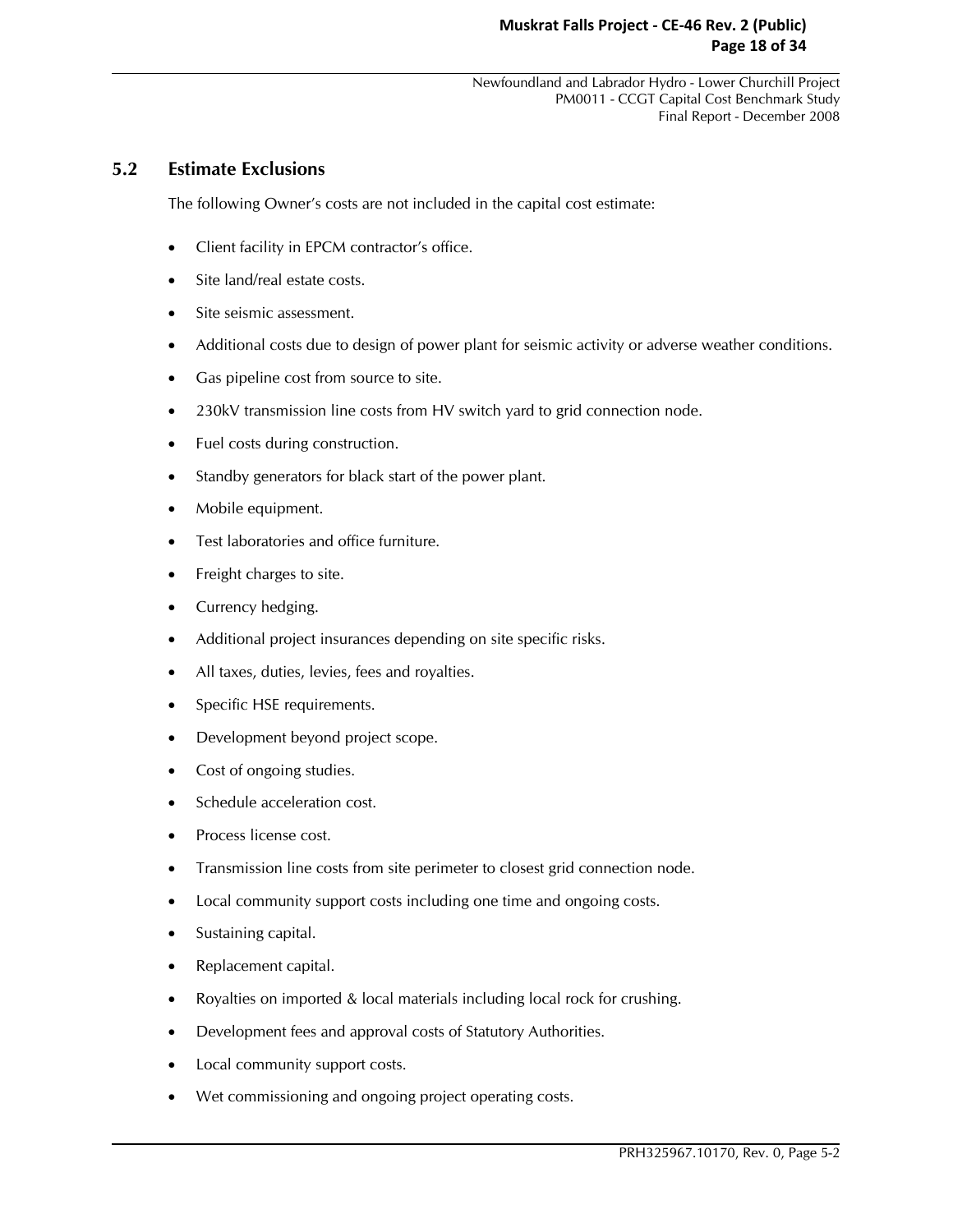- Environmental monitoring.
- Escalation beyond the base date of the estimate.
- Variations to foreign currency exchange rates.
- Project closure plan and site cleanup and rehabilitation.
- Schedule delays and associated costs, such as those caused by:
	- Unexpected site conditions
	- Unidentified ground conditions
	- Labour disputes
	- Force majeure, and
	- Unforeseen Permit applications.
	- Escalation beyond the base date of the estimate, 2008.

## **5.3 Basis of Estimates**

The basis of the estimates and procedures applied meet the requirements of the Hatch Project Life Cycle Classification and industry standards for an Order-Of-Magnitude estimate. The purpose of the estimates is to provide indicative capital costs for the proposed power stations given three possible power plant configurations and capacities. Such estimates are done in advance of the more detailed capital cost estimates which are usually undertaken as engineering progresses.

Under the AACE (American Society of Cost Engineers) classification, the estimates are considered to be Class V.

The power plant includes the following areas:

- 1. Power Island (gas turbines, steam turbines, HRSGs)
- 2. Power plant auxiliaries (civil, structural, electrical, I&C etc)
- 3. Generators and HV switch yards on power plant site
- 4. Water treatment and reticulation systems within site perimeter
- 5. Site infrastructure(roads, power plant based fuel handling systems, perimeter fencing etc)

For the power plant areas, budget quotations were received for the LM6000 as well as the 7FA model gas turbines and HRSGs. Quotations for gas turbines with HRSGs and steam turbines were obtained for the S207 configuration. For the rest of the plant, estimates were based on 2008 in-house data.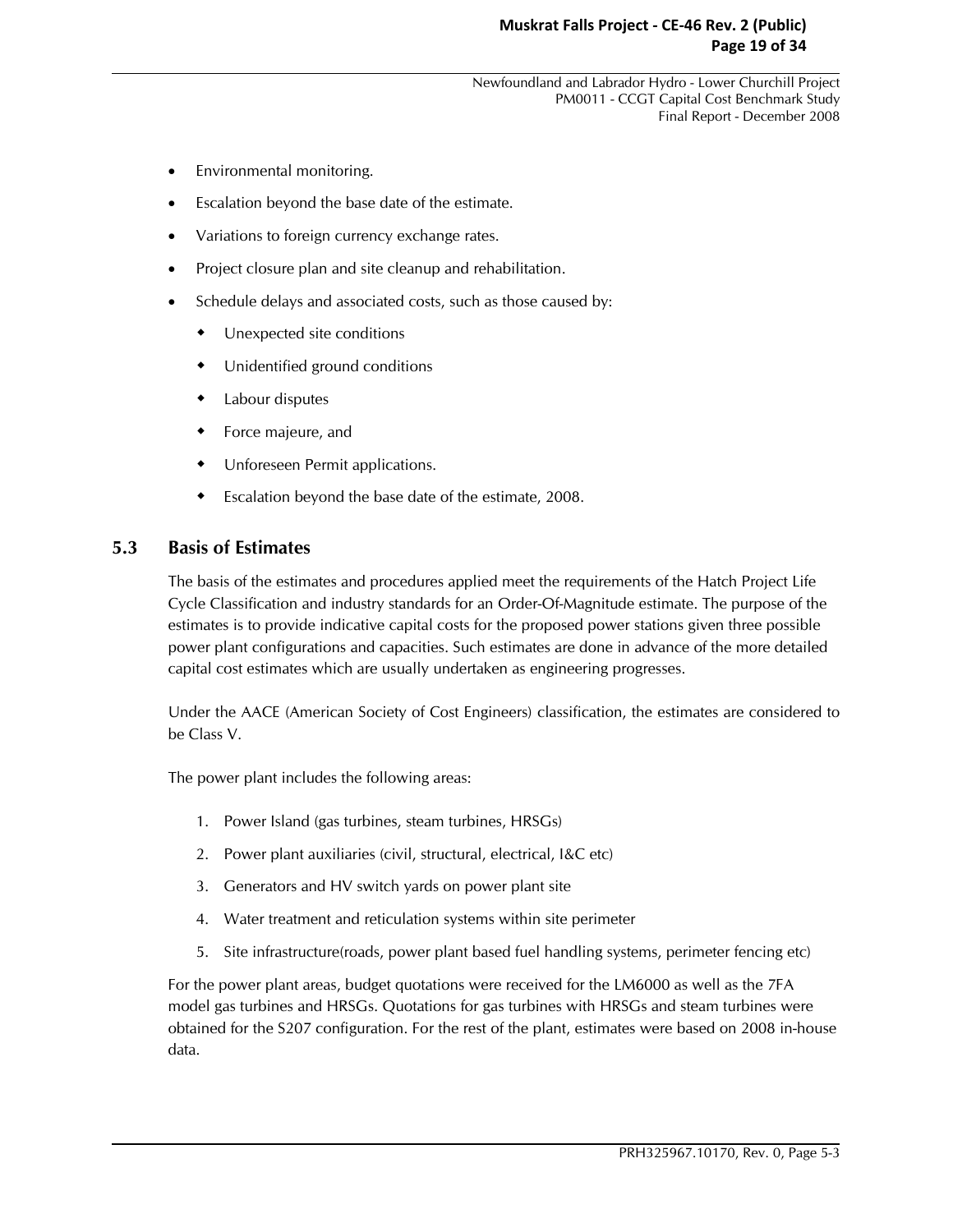The estimates were developed for each of the three sites, and take into account labour costs differences among the three sites. The regression analysis is developed using average labour costs. Given the current currency fluctuations, the estimate is developed in US dollars.

It is noted that site work and improvements will vary due to the different topography and soil conditions for each of the three sites. This also goes for the buildings, structures and foundations cost contributions due to the additional design requirements for site specific conditions.

## **5.4 Capital Cost Estimate Description**

The capital cost estimate major categories are described below. A breakdown of the estimates for the three configurations and sites is provided in Appendix B and a more detailed breakdown is presented in Appendix D.

## *5.4.1 Direct Costs*

Direct costs are the costs of all equipment and materials, together with construction and installation costs for all CCGT facilities. The direct costs include the costs associated with the following:

- Procurement and installation of new equipment.
- Procurement, fabrication and installation of bulk materials.
- Site preparations (bulk earthworks).
- Procurement, fabrication, erection of buildings and associated services.

#### *5.4.2 Indirect Costs*

Indirect costs include the following:

- Temporary construction facilities including worker lodgings/services, secure lay-down areas, warehouses, etc.
- Temporary construction services.
- Construction equipment.
- Freight.
- Vendor representatives.
- Capital spares.
- Commissioning Spares.
- First Fills.
- Engineering, procurement and construction management services (including travel expenses).
- Third party engineering.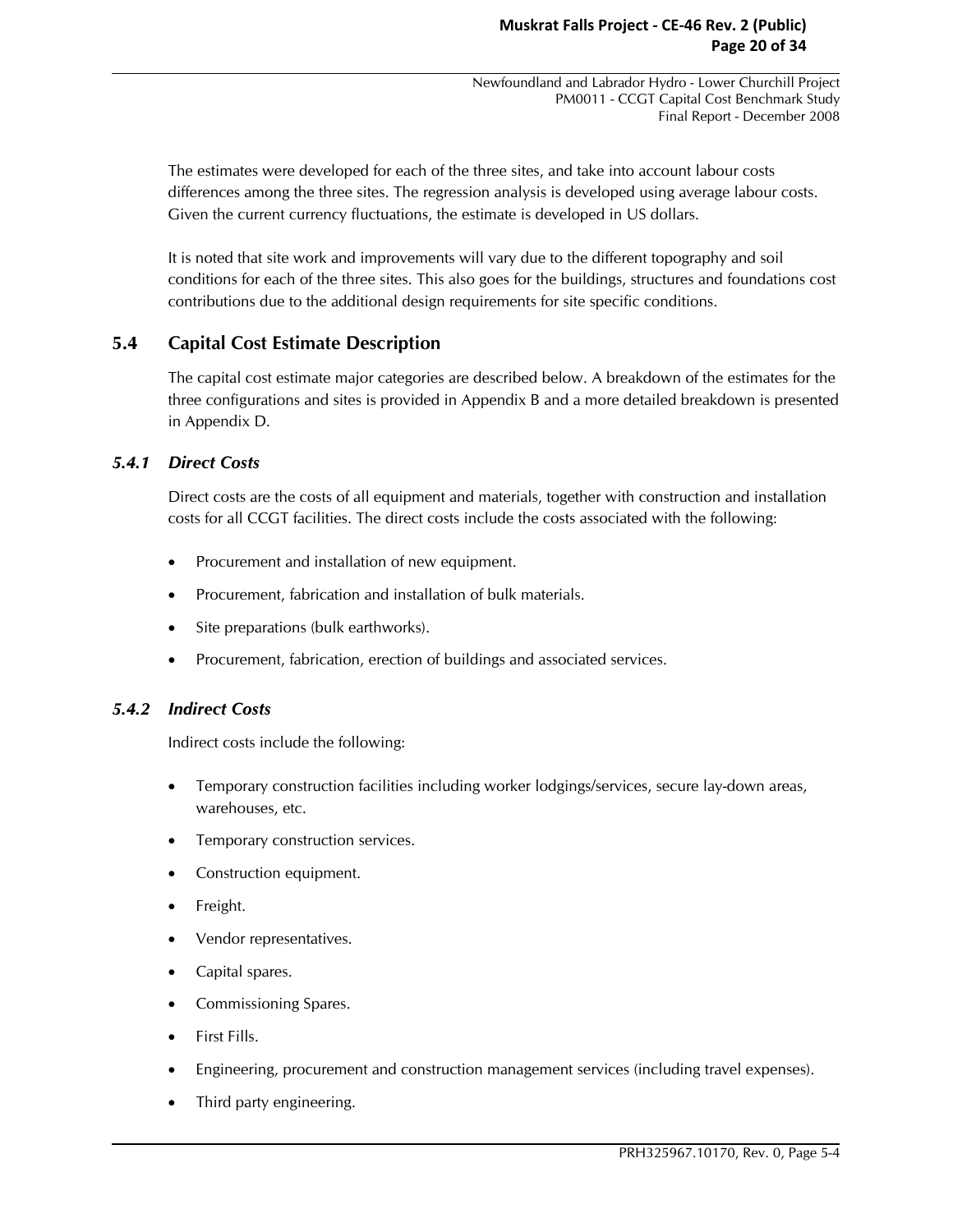- Pre-operational testing services including associated materials.
- EPCM cost.

## *5.4.3 Contingency*

No contingency has been included, as stipulated in the WTO.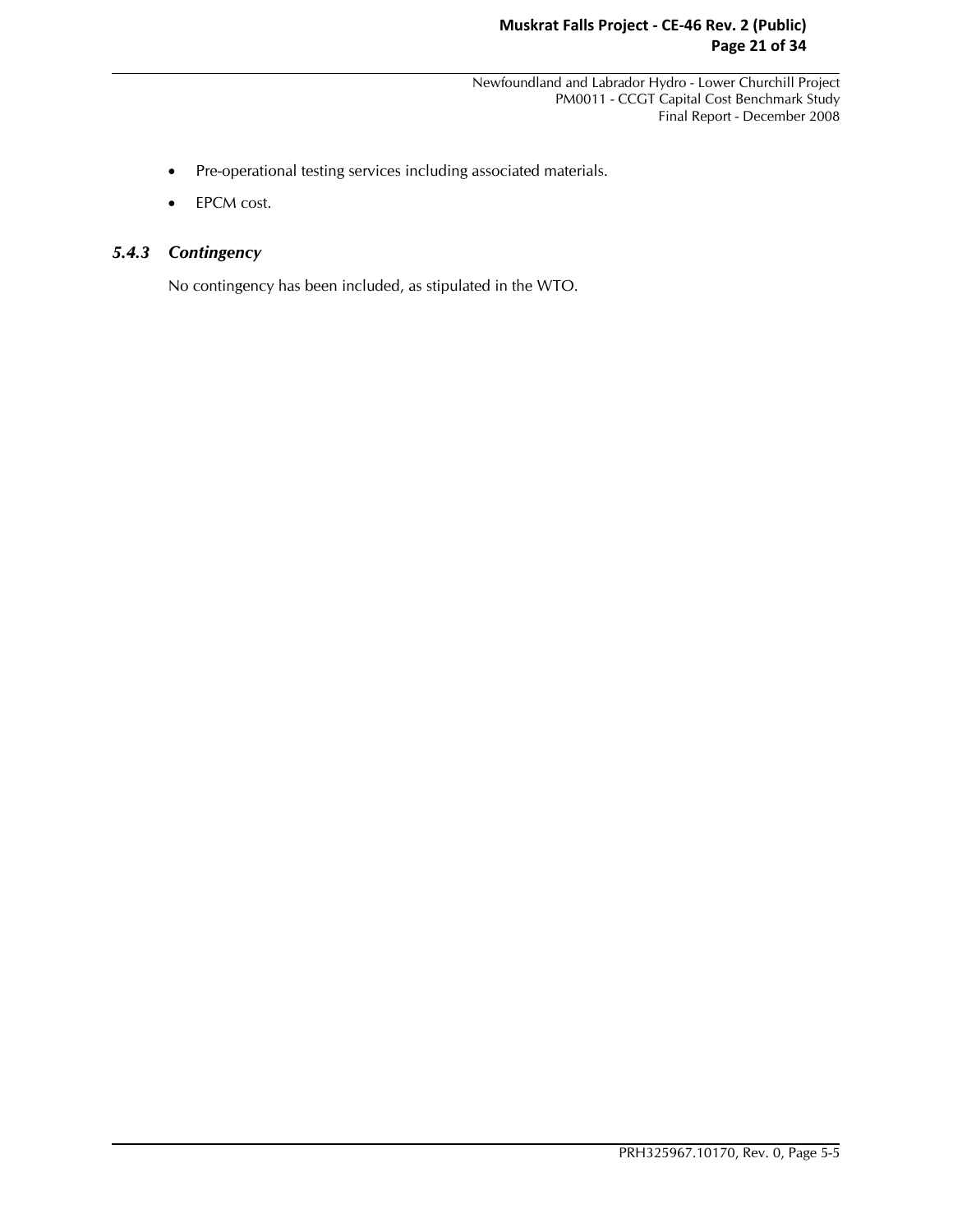## **Muskrat Falls Project - CE-46 Rev. 2 (Public) Page 22 of 34**

Newfoundland and Labrador Hydro - Lower Churchill Project PM0011 - CCGT Capital Cost Benchmark Study Final Report - December 2008

#### **5.5Estimate Summary**

*Order of Magnitude Cost Estimate Summary*

| Project:<br><b>Description:</b><br><b>Currency:</b> | Lower Churchill Project<br><b>CCGT Capital Cost Benchmarking Study</b><br>USD (2008) |                           |             |             |                           |             |             |                           |             |
|-----------------------------------------------------|--------------------------------------------------------------------------------------|---------------------------|-------------|-------------|---------------------------|-------------|-------------|---------------------------|-------------|
| <b>Study Option:</b>                                |                                                                                      | Option 1 (Nominal 125 MW) |             |             | Option 2 (Nominal 275 MW) |             |             | Option 3 (Nominal 550 MW) |             |
| Location:                                           |                                                                                      |                           |             |             |                           |             |             |                           |             |
| <b>Total Labour</b><br>hours                        | 591,070                                                                              | 615.819                   | 566,321     | 1,080,423   | 1,127,513                 | 1,033,333   | 2,146,243   | 2,235,027                 | 2,057,459   |
| <b>Total Direct Cost</b>                            | 156,357,552                                                                          | 158,350,640               | 154,364,464 | 283.317.096 | 287,109,378               | 279.524.814 | 539.471.854 | 546,621,849               | 532,321,860 |
| <b>Total Project</b><br>Cost                        | 183,359,077                                                                          | 185,658,268               | 181,059,887 | 329,817,323 | 334,192,031               | 325,442,614 | 625,312,841 | 633,560,945               | 617,064,736 |
| Cost/kW                                             | 1,467                                                                                | 1,485                     | 1,448       | 1,199       | 1,215                     | 1,183       | 1,137       | 1,152                     | 1,122       |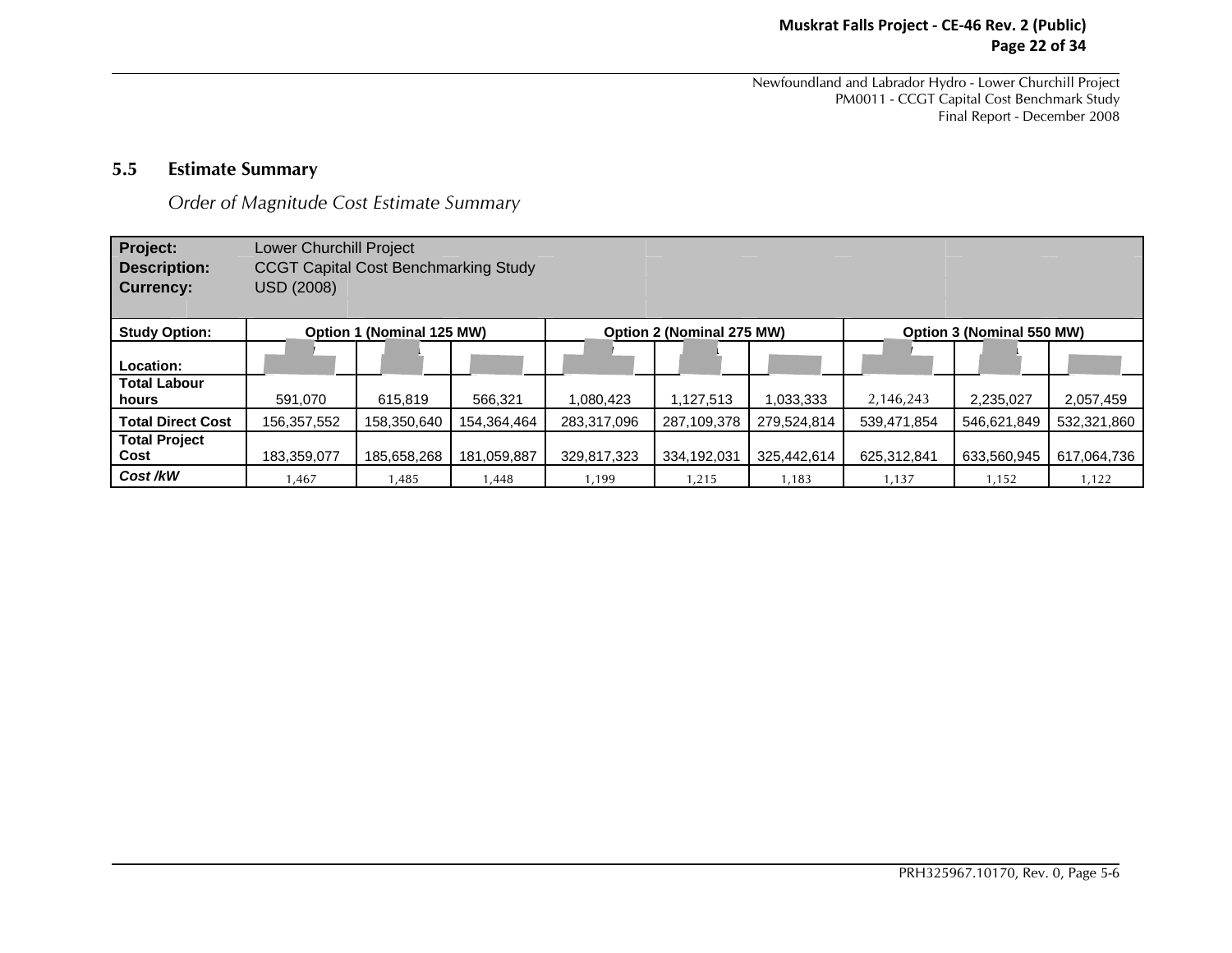## **6. Regression Analysis**

In order to predict power plant costs given the desired output power, a model to relate the unit cost of a new power plant varying with installed capacity was developed. The resulting data points were plotted from the total unit costs to build a CCGT plant over sizes ranging from approximately 50 MW to 600 MW. The total unit costs are a function of equipment costs, labour costs, balance-of-plant costs, indirect costs, engineering costs and contingencies. These unit costs were estimated in accordance with the power plant cost estimate basis.

Figure 6.1 shows the results of the regression analysis for the benchmarking exercise.



**Figure 6.1 - Regression Analysis of CCGT Power Plant Cost Data**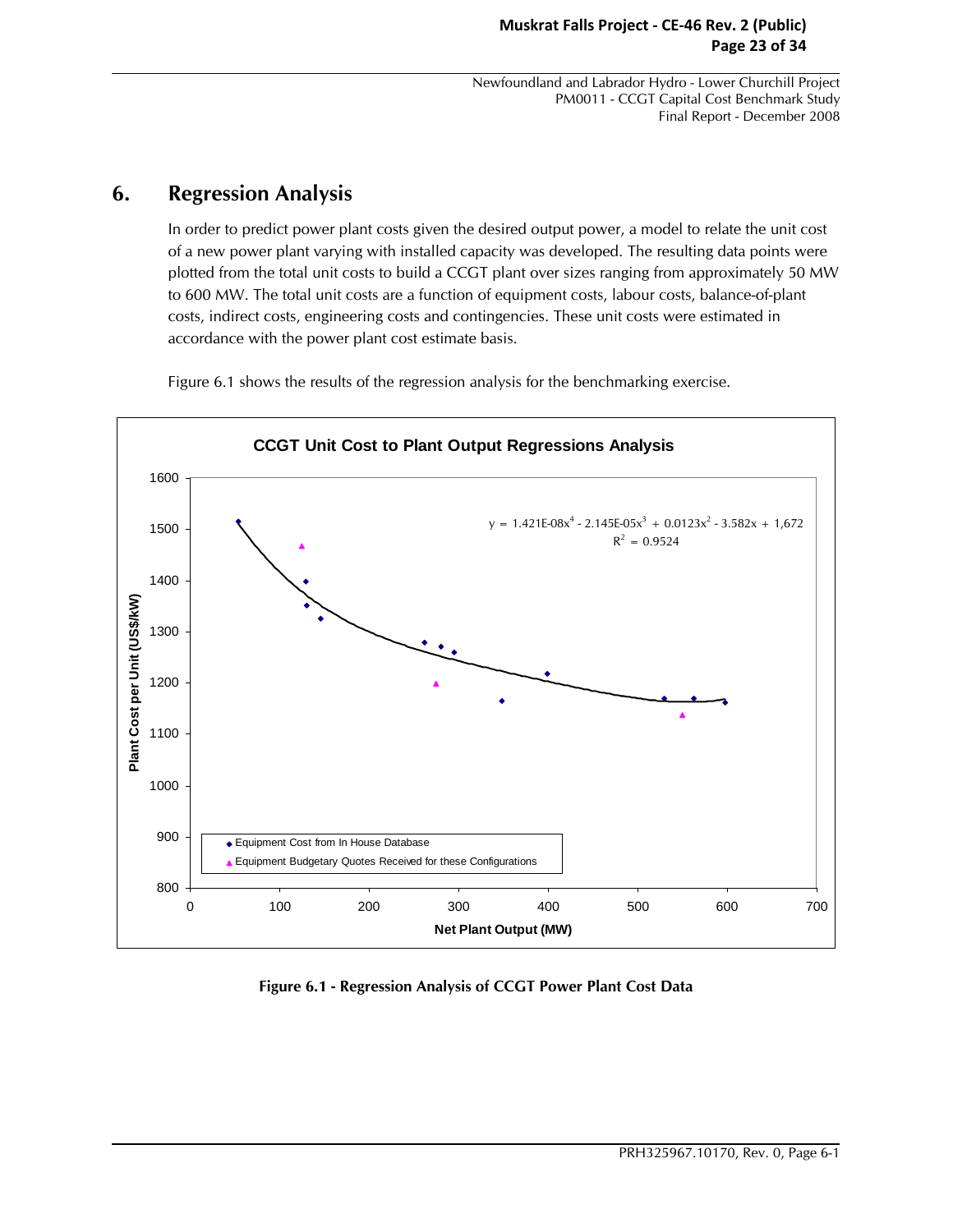The results of this analysis show a trend of decreasing unit costs with increase in plant size. The slope of this curve decreases with increase in plant size. This behaviour can be explained by two major factors which are economies of scale as well as increasing plant complexity with size increase. The economies of scale factor results in reduced costs with increase in plant size whereas the plant complexity factor results in increasing plant costs with increase in plant size due to design, construction and planning complexities of a large plant.

The regression analysis does indicate that a polynomial type function exists between unit capital cost and plant installed capacity. This is reflected by the high R square value of 95%, meaning that 95% of the variation in unit plant cost can be accounted for by plant output regression specification.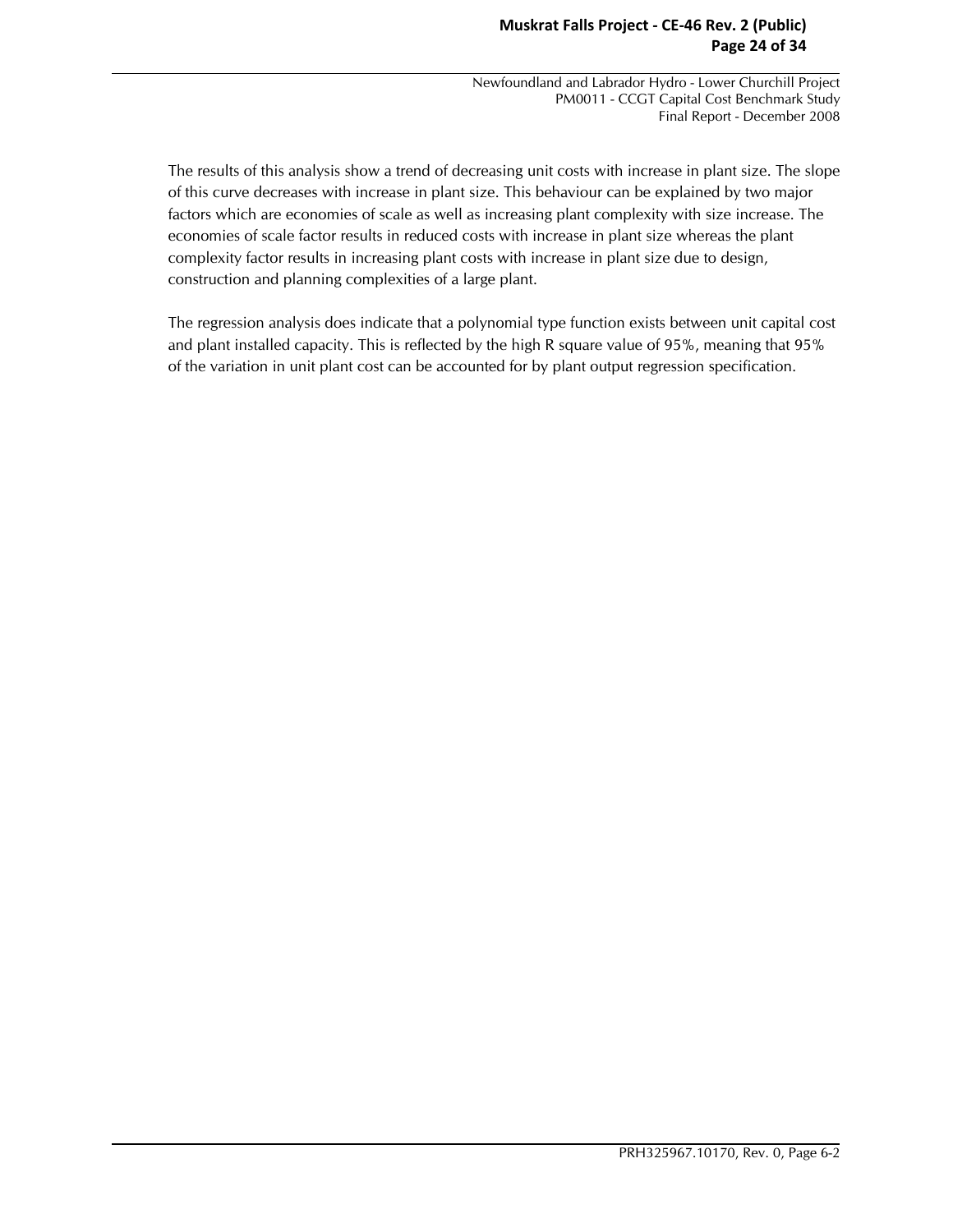### **Muskrat Falls Project - CE-46 Rev. 2 (Public) Page 25 of 34**

 Newfoundland and Labrador Hydro - Lower Churchill Project PM0011 - CCGT Capital Cost Benchmark Study Final Report - December 2008

# **Appendix A**

# **Energy and Mass Balances**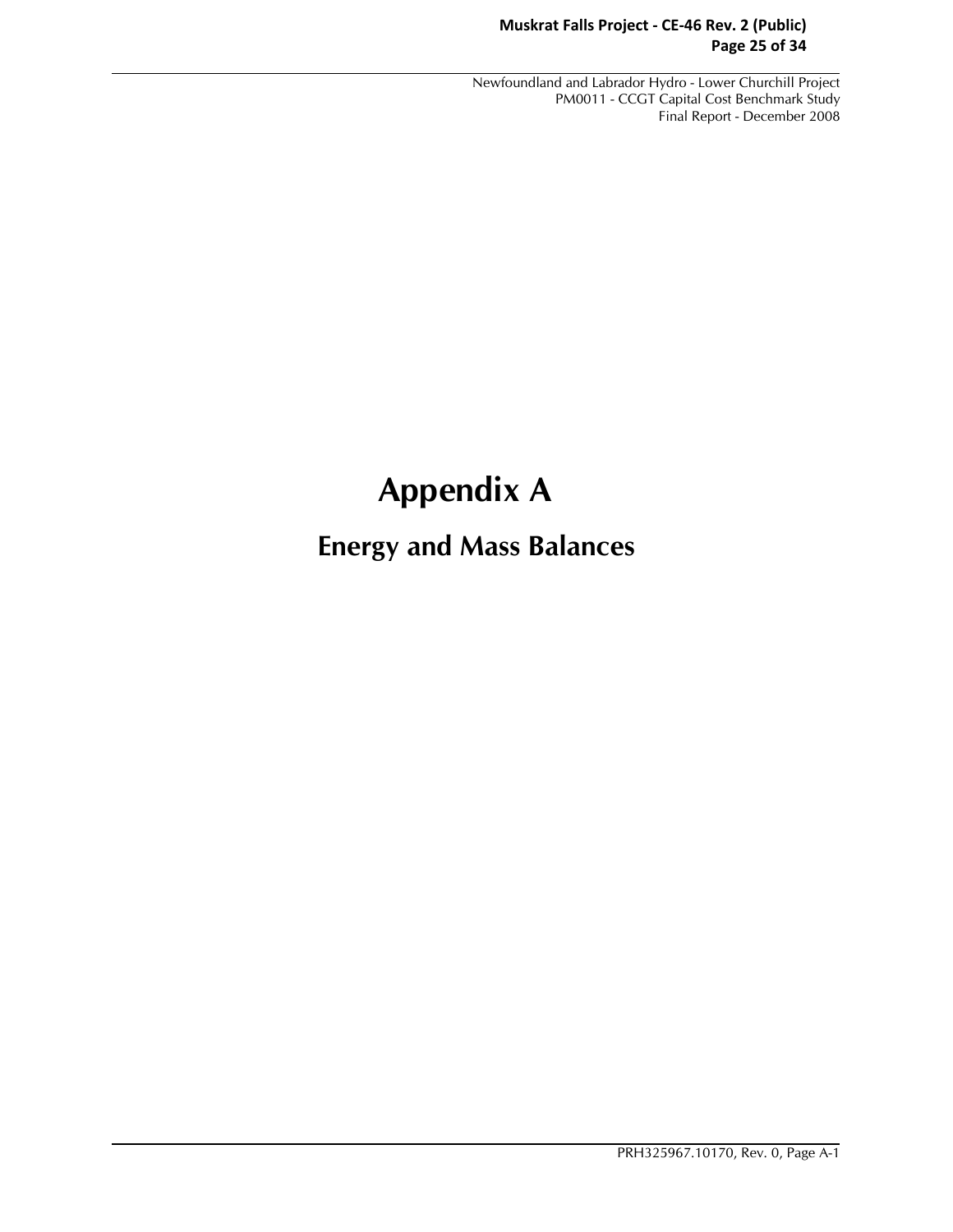#### **Muskrat Falls Project - CE-46 Rev. 2 (Public) Page 26 of 34**

Newfoundland and Labrador Hydro - Lower Churchill Project PM0011 - CCGT Capital Cost Benchmark Study Final Report - December 2008



p [bar] T [C] M [t/h], Steam Properties: Thermoflow - STQUIK<br>17 10-06-2008 14:45:35 file=C:\Projects\Lower Churchill-325967\Average\Average-Option-1-LM6000.GTM

**+C** GT MASTER 18.0 Hatch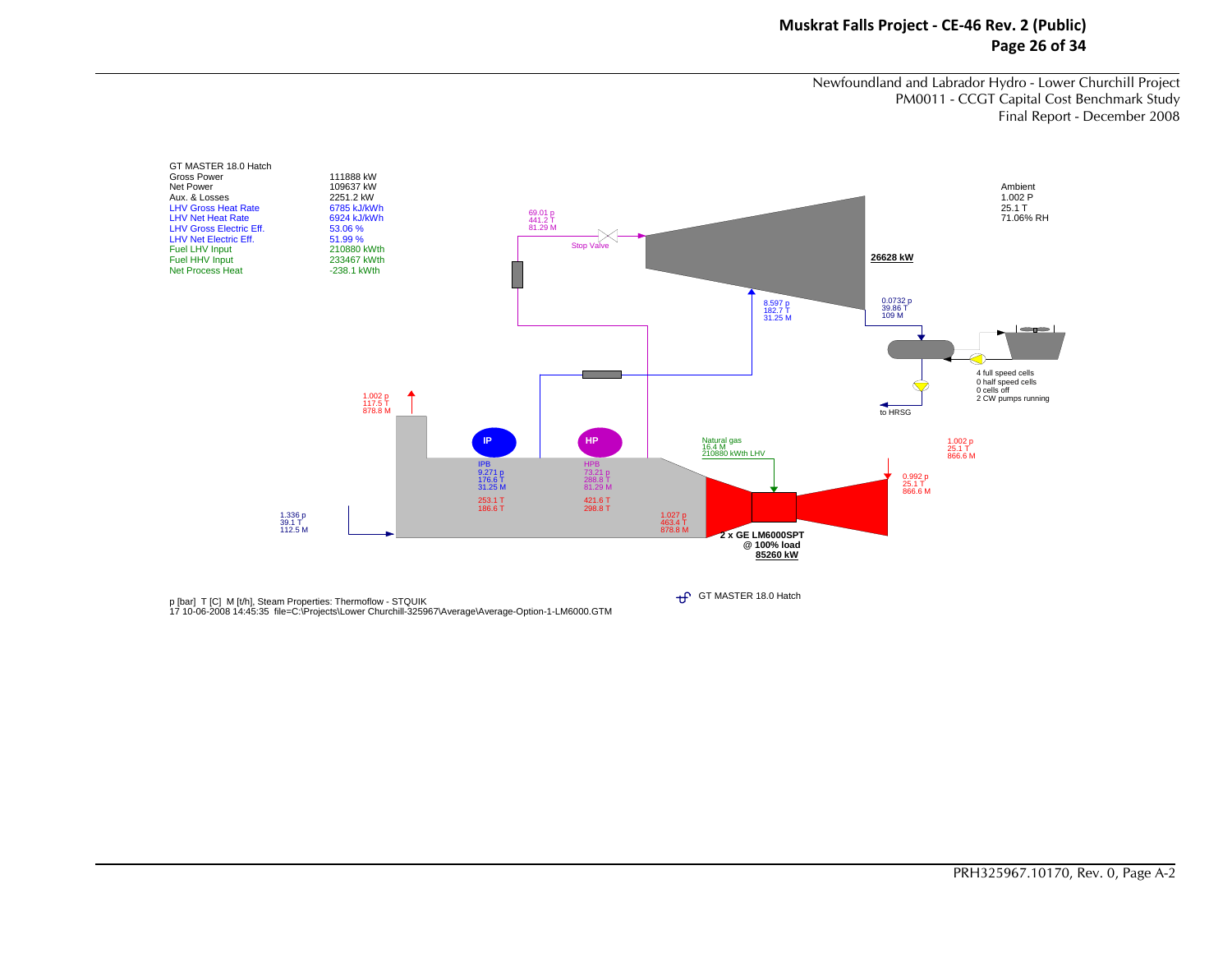#### **Muskrat Falls Project - CE-46 Rev. 2 (Public) Page 27 of 34**

Newfoundland and Labrador Hydro - Lower Churchill Project PM0011 - CCGT Capital Cost Benchmark Study Final Report - December 2008



GT MASTER 18.0 Hatch

Average-Option-1-LM6000-summer.GTM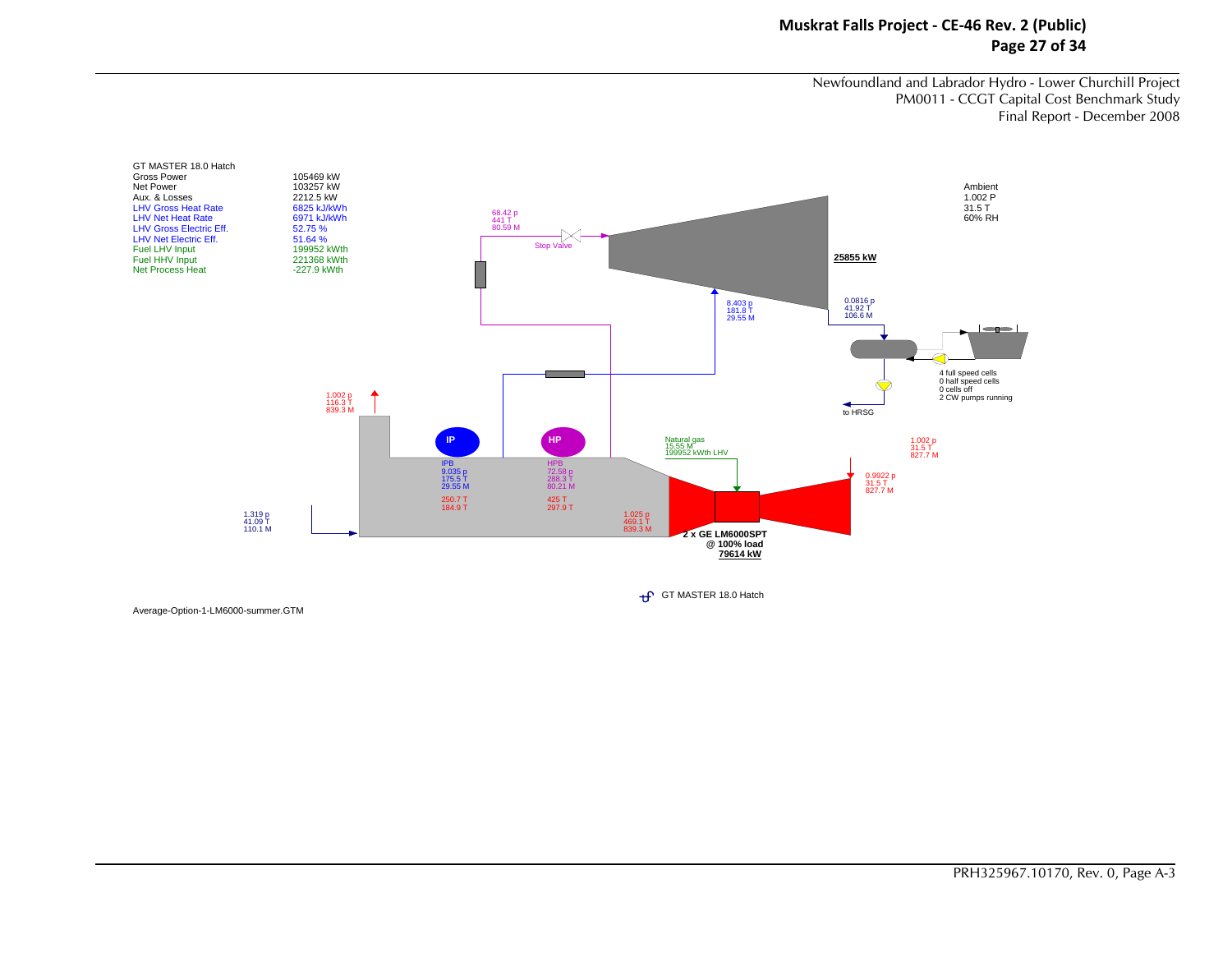#### **Muskrat Falls Project - CE-46 Rev. 2 (Public) Page 28 of 34**

Newfoundland and Labrador Hydro - Lower Churchill Project PM0011 - CCGT Capital Cost Benchmark Study Final Report - December 2008



GT MASTER 18.0 Hatch

Average-Option-1-LM6000-winter.GTM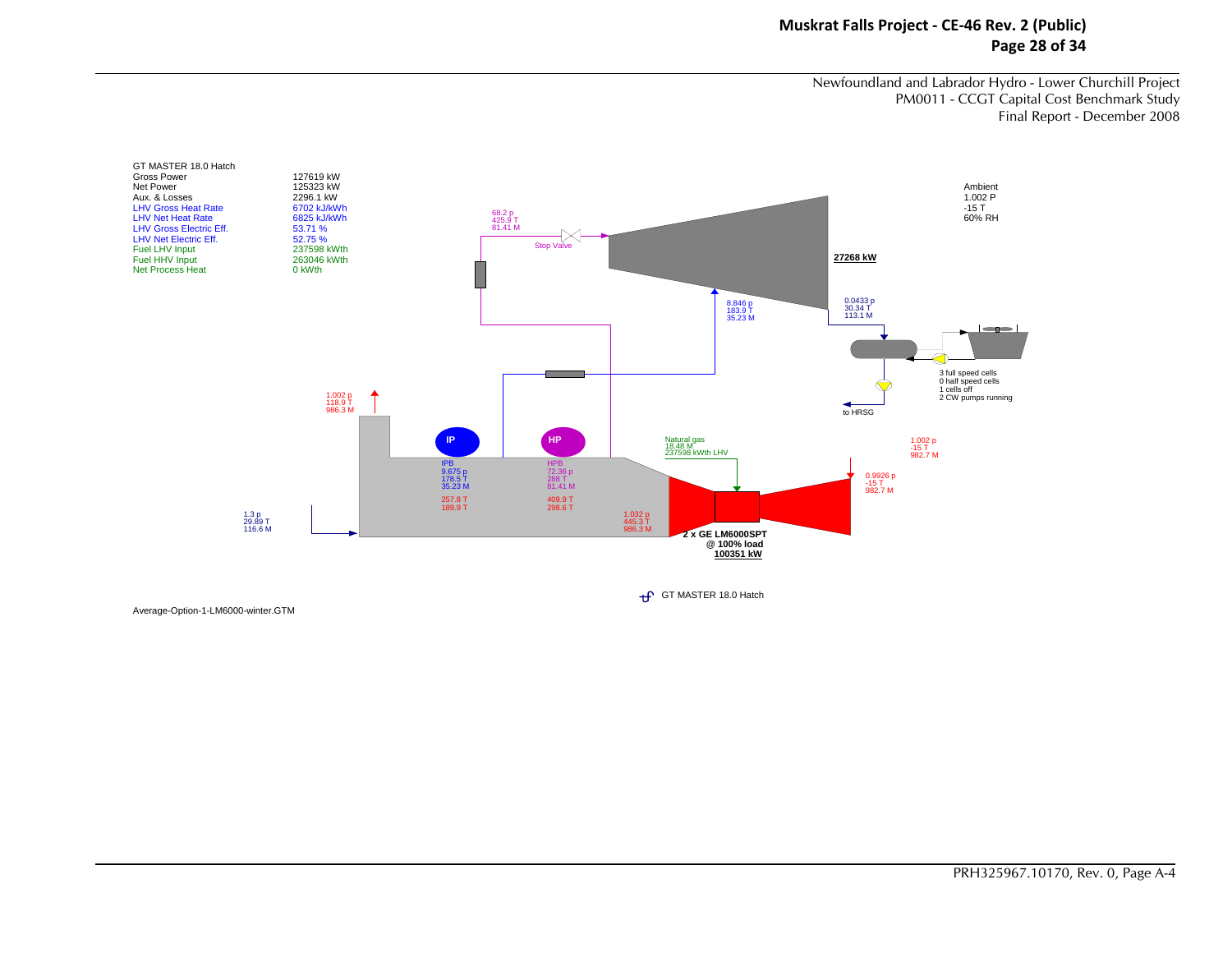#### **Muskrat Falls Project - CE-46 Rev. 2 (Public) Page 29 of 34**

Newfoundland and Labrador Hydro - Lower Churchill Project PM0011 - CCGT Capital Cost Benchmark Study Final Report - December 2008



GT MASTER 18.0 Hatch

Average-Option2-GE7FA.GTM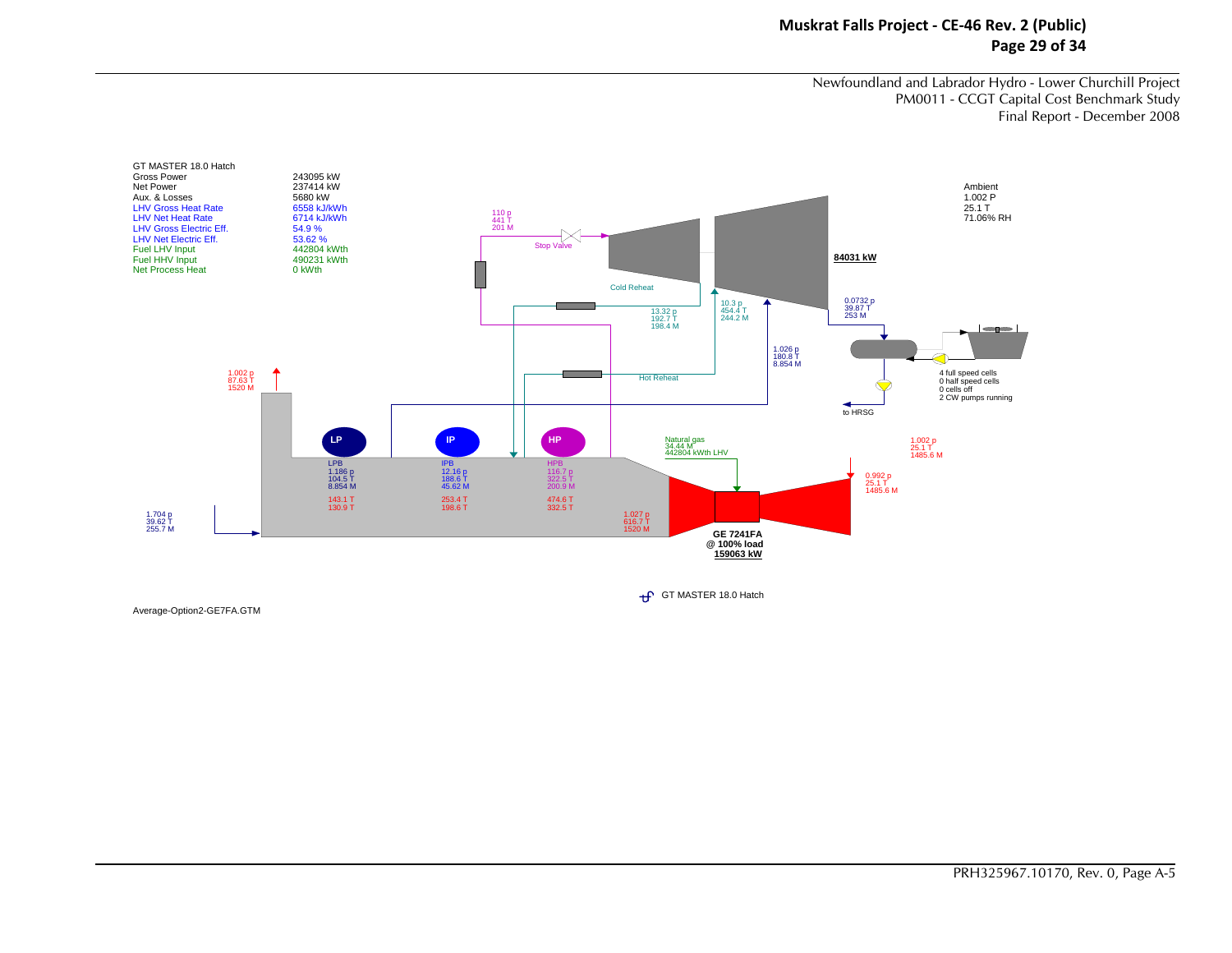#### **Muskrat Falls Project - CE-46 Rev. 2 (Public) Page 30 of 34**

Newfoundland and Labrador Hydro - Lower Churchill Project PM0011 - CCGT Capital Cost Benchmark Study Final Report - December 2008



GT MASTER 18.0 Hatch

Average-Option2-GE7FA-summer.GTM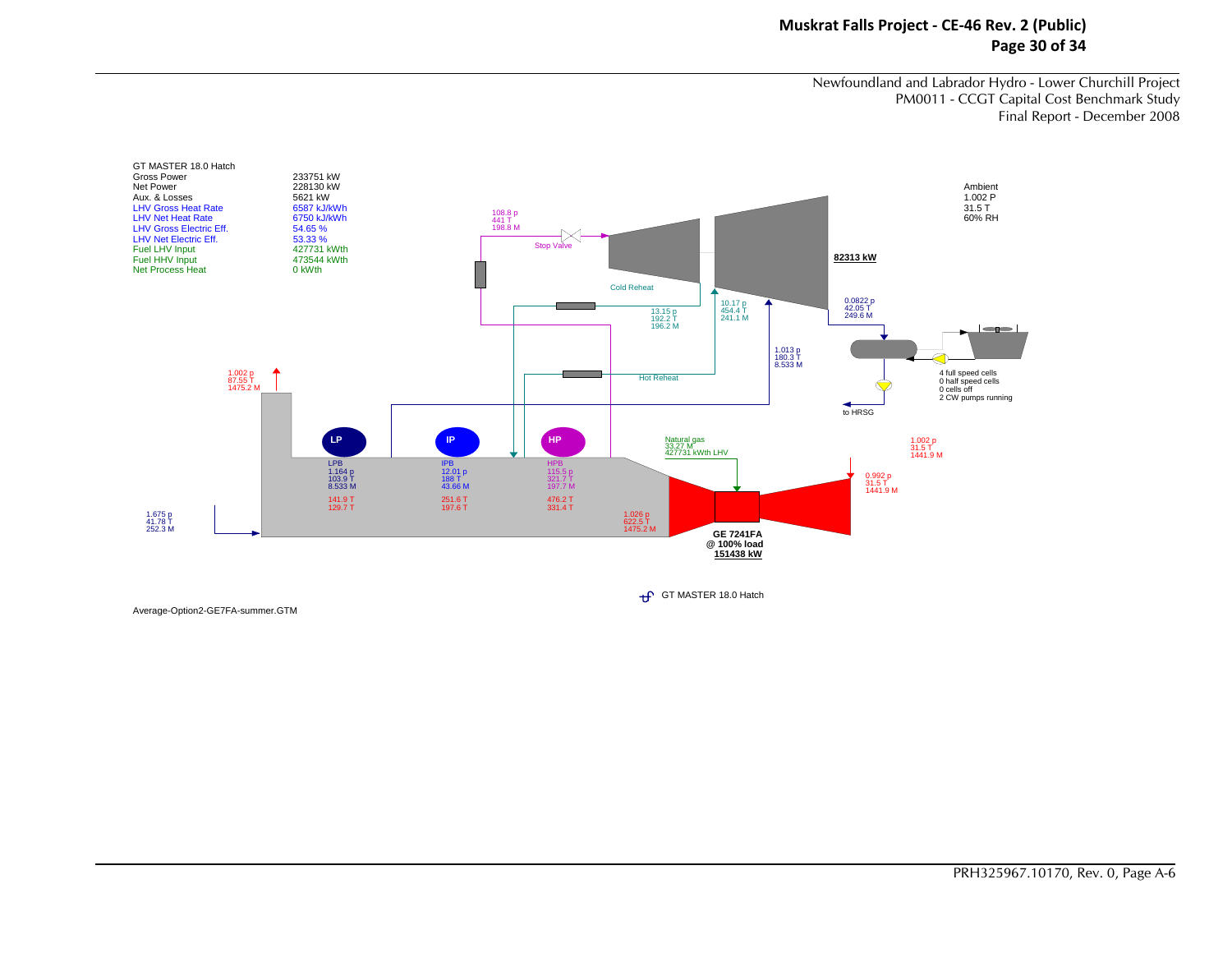#### **Muskrat Falls Project - CE-46 Rev. 2 (Public) Page 31 of 34**

Newfoundland and Labrador Hydro - Lower Churchill Project PM0011 - CCGT Capital Cost Benchmark Study Final Report - December 2008



GT MASTER 18.0 Hatch

Average-Option2-GE7FA-winter.GTM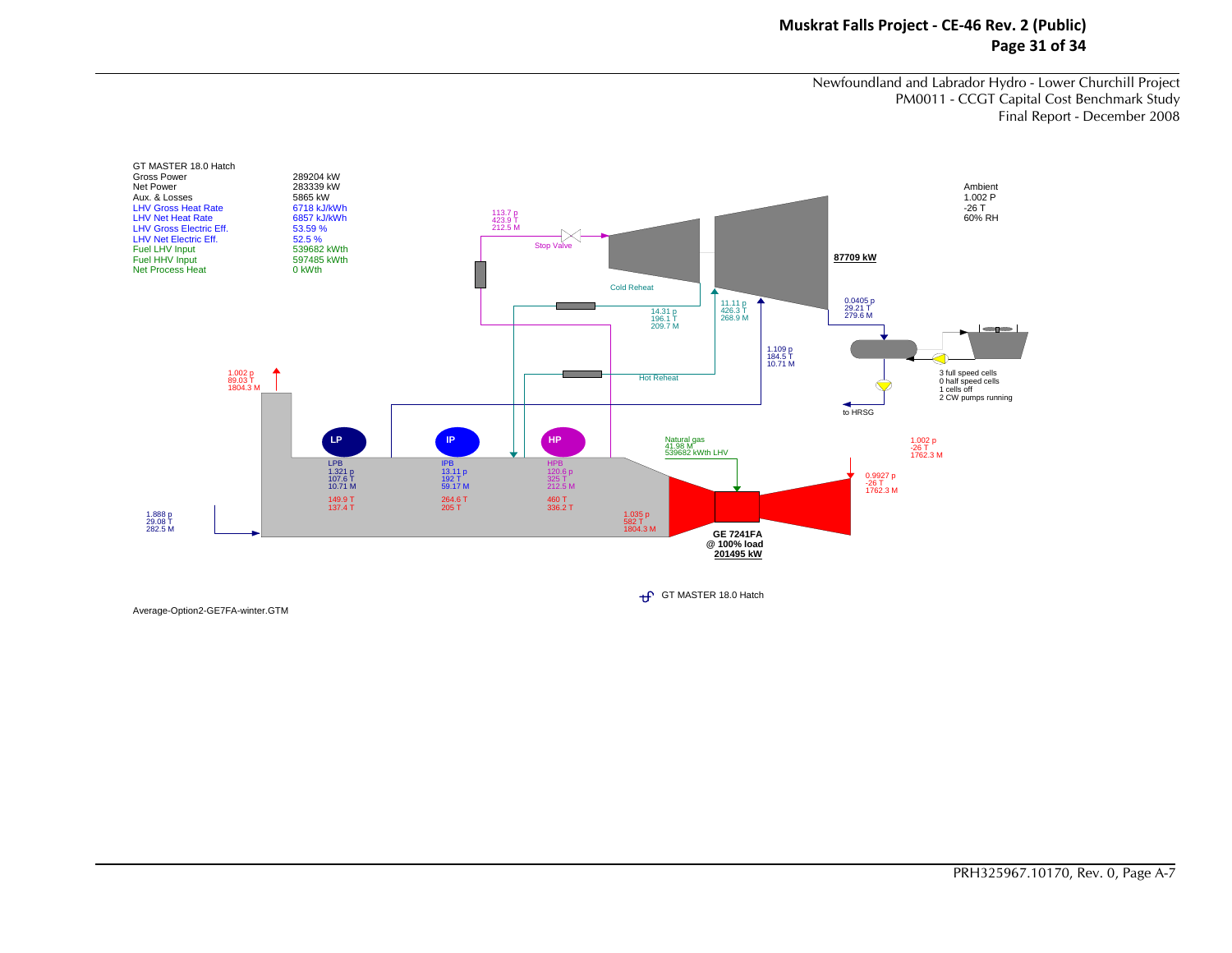#### **Muskrat Falls Project - CE-46 Rev. 2 (Public) Page 32 of 34**

Newfoundland and Labrador Hydro - Lower Churchill Project PM0011 - CCGT Capital Cost Benchmark Study Final Report - December 2008



GT MASTER 18.0 Hatch

Average-Option 3-GE7FA.GTM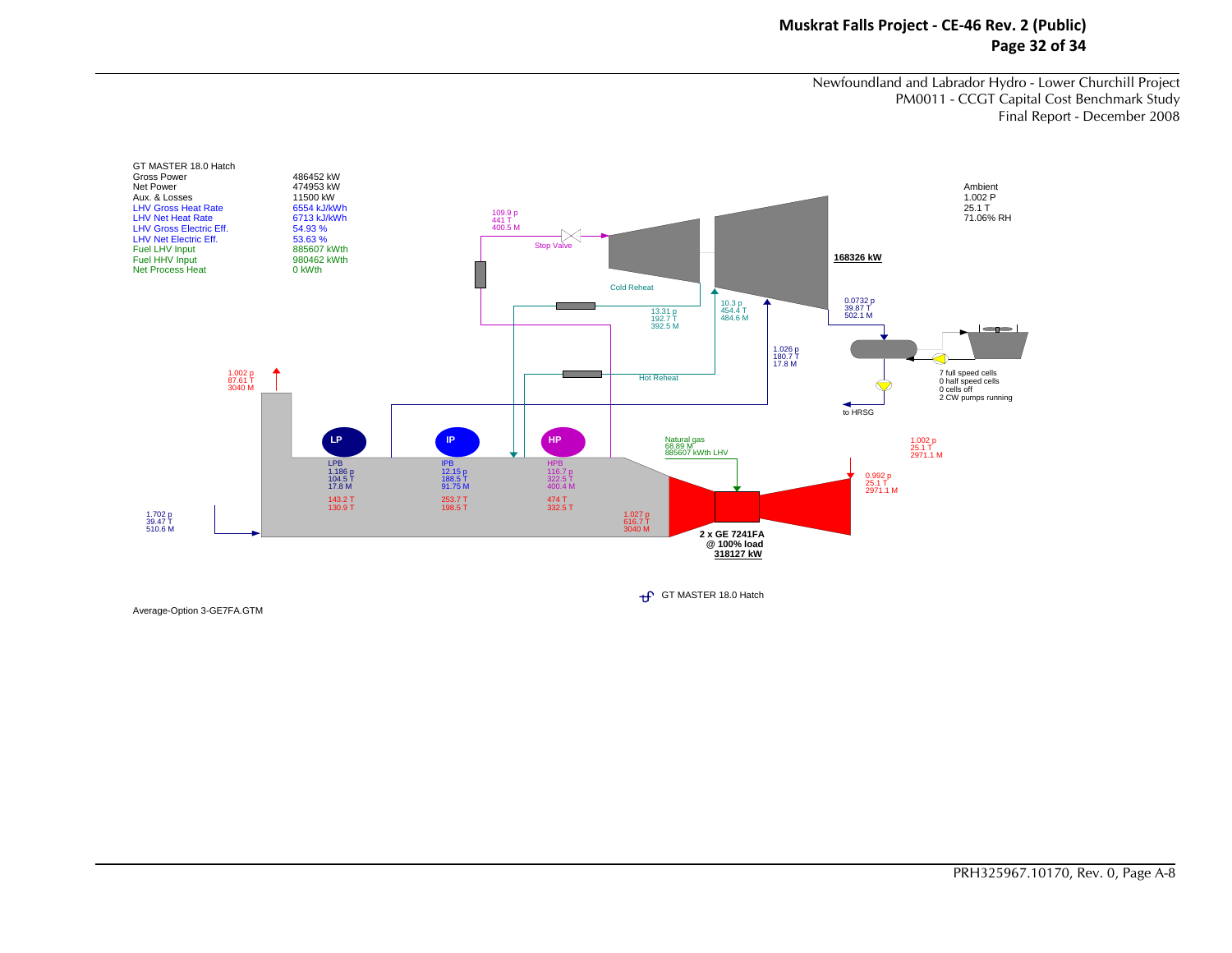#### **Muskrat Falls Project - CE-46 Rev. 2 (Public) Page 33 of 34**

Newfoundland and Labrador Hydro - Lower Churchill Project PM0011 - CCGT Capital Cost Benchmark Study Final Report - December 2008



GT MASTER 18.0 Hatch

Average-Option 3-GE7FA-summer.GTM